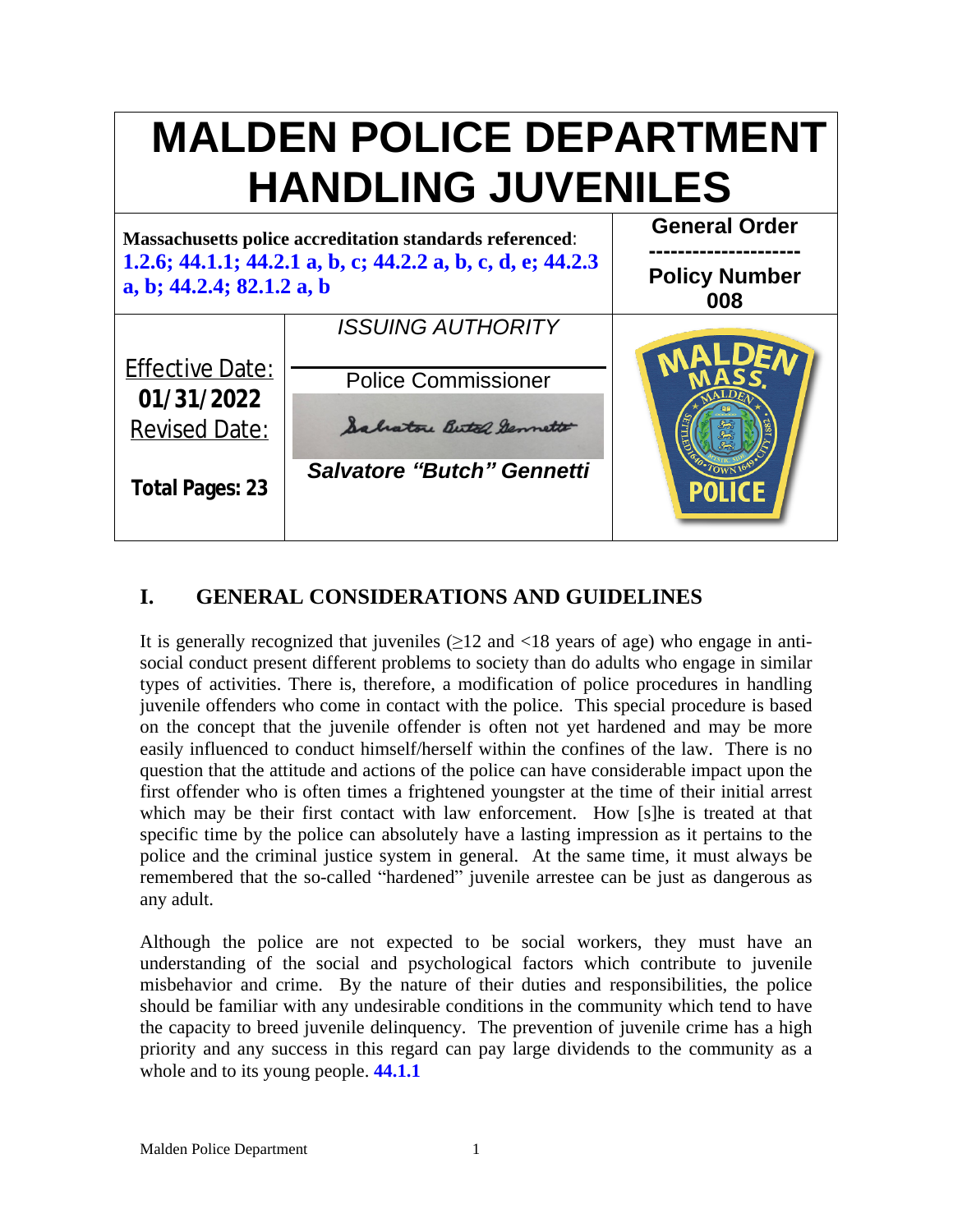As a preventive measure, officers should frequently check those areas, places and buildings that have been particularly prone to juvenile delinquent behavior and conduct field encounters of all juveniles found in suspicious situations. Energetic and proactive patrol, impressing the fact of a consistent police presence, can be a most effective deterrent to juvenile delinquency. The members of the Malden Police Department, both sworn and non-sworn, should also cooperate and collaborate actively with all other agencies, public or private, that can be of assistance in deterring and controlling juvenile delinquency.

Police officers play a very important part in the Juvenile Justice System. Patience, understanding, compassion and when necessary firmness, together with close cooperation with court officials in the processing of juvenile cases, are necessary for the system to operate most effectively and efficiently.

Police officers should be aware that one's constitutional rights are never lost by virtue of one's age. Indeed, juveniles merit greater protection, especially in the areas of custodial questioning and the initiation of a waiver of their rights.

The State Legislature has rescinded the law formerly referred to as CHINS (Children in Need of Services) and replaced it with numerous provisions concerning Children Requiring Assistance. Rather than arresting certain young persons, the police may place them in "custodial protection" but not handcuff, shackle or even bring them to the police station. Until the legislature or a court clarifies certain provisions of the new law, the department will do its best to interpret and comply with the spirit of the legislation, which is clearly aimed at further separating certain so-called "status offenders" from the stigmatizing effects of certain aspects of the criminal justice system.

## **II. POLICY**

- *A.* It shall be the policy of the Malden Police Department that:
	- 1. Juveniles shall be afforded their constitutional and statutory rights when being questioned, searched, detained or arrested; **44.2.2 c**
	- 2. Juvenile offenders shall not be detained at the Malden Police Department for longer than reasonably necessary;
	- 3. Children Requiring Assistance shall be provided custodial protection and other required services where this can be done safely;
	- 4. Officers shall, whenever reasonable and justified under this policy, take those measures necessary to effect positive change in juvenile offenders that are consistent with Massachusetts law and the safety and security interests of the community;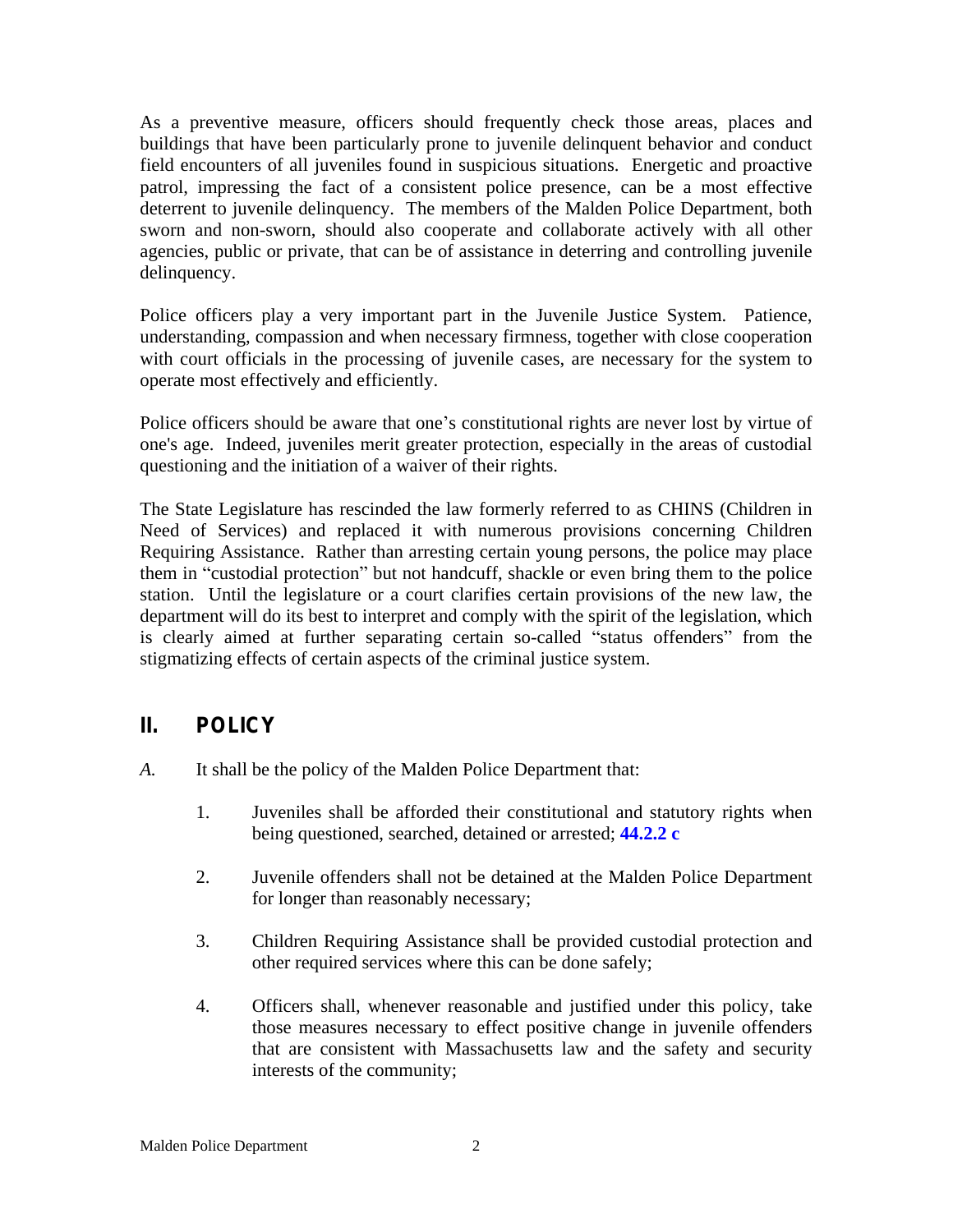- 5. The Department shall be committed to the development and perpetuation of programs to prevent and control juvenile delinquency; **44.1.1**
- 6. The Department shall implement all the suggested guidelines as promulgated by the Massachusetts Peace Officer Standards and Training Commission on June 30, 2021 titled "*Guidance on Developmentally Appropriate De-escalation and Disengagement Tactics, Techniques and Procedures and Other Alternatives to the Use of Force for Minor Children"* and incorporated in this policy in Section IV (C-F).

## **III. DEFINITIONS**

- *A. Child Requiring Assistance* (**CRA**) Behavior: a child at least 6 years old, but not yet 18 who:
	- 1. Repeatedly runs away from the home of the child's parent, legal guardian or custodian;
	- 2. Repeatedly fails to obey the lawful and reasonable commands of the child's parent, legal guardian or custodian, thereby interfering with their ability to adequately care for and protect the child;
	- 3. Is sexually exploited by anyone. **44.2.2**

*Child Requiring Assistance* (**CRA**) School: a child at least age 6, but not yet 16 who:

- 4. Repeatedly fails to obey the lawful and reasonable regulations of the child's school; or
- 5. Is habitually truant.
- *B.* "*Delinquent child***"** : a child at least 12 but less than 18 years of age who commits any offense against a law of the commonwealth; provided, however, that such offense shall not include:
	- a civil infraction.
	- a violation of any municipal ordinance or town by-law,
	- or a first offense of a misdemeanor
		- o for which the punishment is a fine, imprisonment in a jail or house of correction for not more than 6 months or both such fine and imprisonment.<sup>1</sup>

### **Important Note:**

o The previous definition of a *''Delinquent child''* was much broader. Previously it was defined as a child between the ages of seven (7) and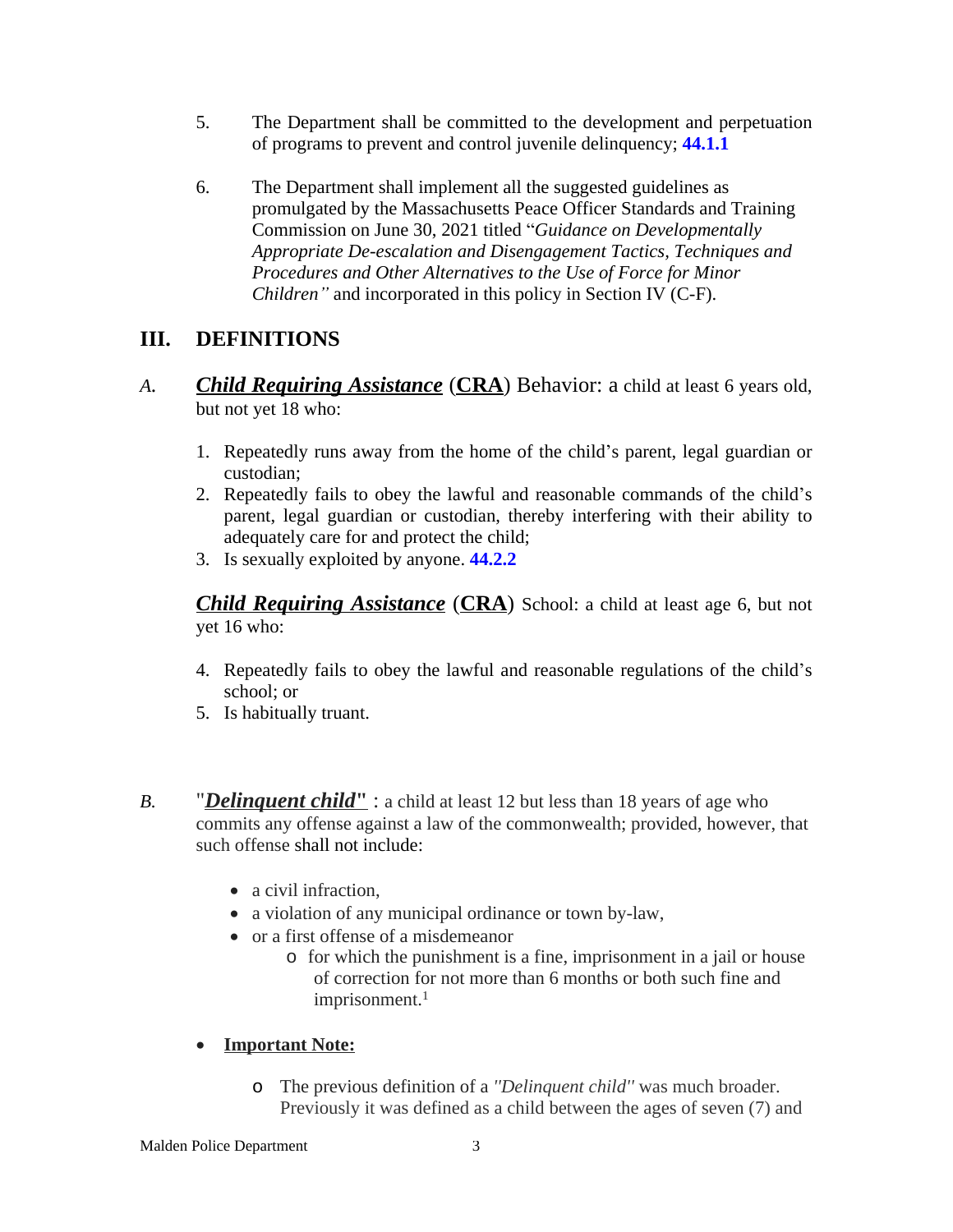eighteen (18) who violates any city ordinance or town by-law or who commits any offense against a law of the commonwealth.

- o The *New* Age of Criminal Responsibility has been increased from 7 to 12 years of age.
- o In addition the new statute states in pertinent part that juveniles shall not be found delinquent in juvenile court for any misdemeanor for which the first offense is punishable by less than 6 months in the House of Correction.
- o With that in mind, there is nothing in this newly modified definition of a *"Delinquent Child"* under Chapter 119 Section 52 that specifically precludes police officers from making an arrest under certain circumstances such as:
	- 1. when specifically authorized by statute based on "probable cause";
	- 2. when specifically authorized by statute when the violation occurs in the presence of a police officer; or
	- 3. when the violation takes place in the presence of a police officer in which said violation amounts to an ongoing or prospective breach of the peace.
- o Therefore, arrests of juveniles for certain types of misdemeanors which carry a penalty for less than six months include:
	- Indecent Exposure c. 272  $\S$  53,
	- Disorderly Conduct c. 272  $\S$  53,
	- Disturbing the Peace c. 272  $\S$  53,
	- Minor Transporting Alcohol c. 138 § 34C,
	- Operating with a Suspended License c. 90  $\S$  23,
	- Shoplifting c. 266  $§$  30A,
	- Threats c. 275  $\&$  4,
	- Driving without a license c. 90  $\S$  10,
	- Breaking and Entry to Commit a Misdemeanor c. 266  $\delta$ 16A, or
	- Making Annoying/Harassing Phone Calls c. 269 § 14A.
- o Until such time as the state legislature provides additional clarity and guidance on this complicated issue, beyond that outlined in the 2019 Wallace W Decision, the preferred response whenever possible for a violation of these listed enumerated offenses is to avoid making an arrest whenever possible. However, when circumstances warrant, such as to quell as ongoing breach of the peace and an arrest becomes the only viable option and there is no reasonable alternative available, officers of this department shall continue to be authorized to make such an arrest if any of the 3 conditions above exist.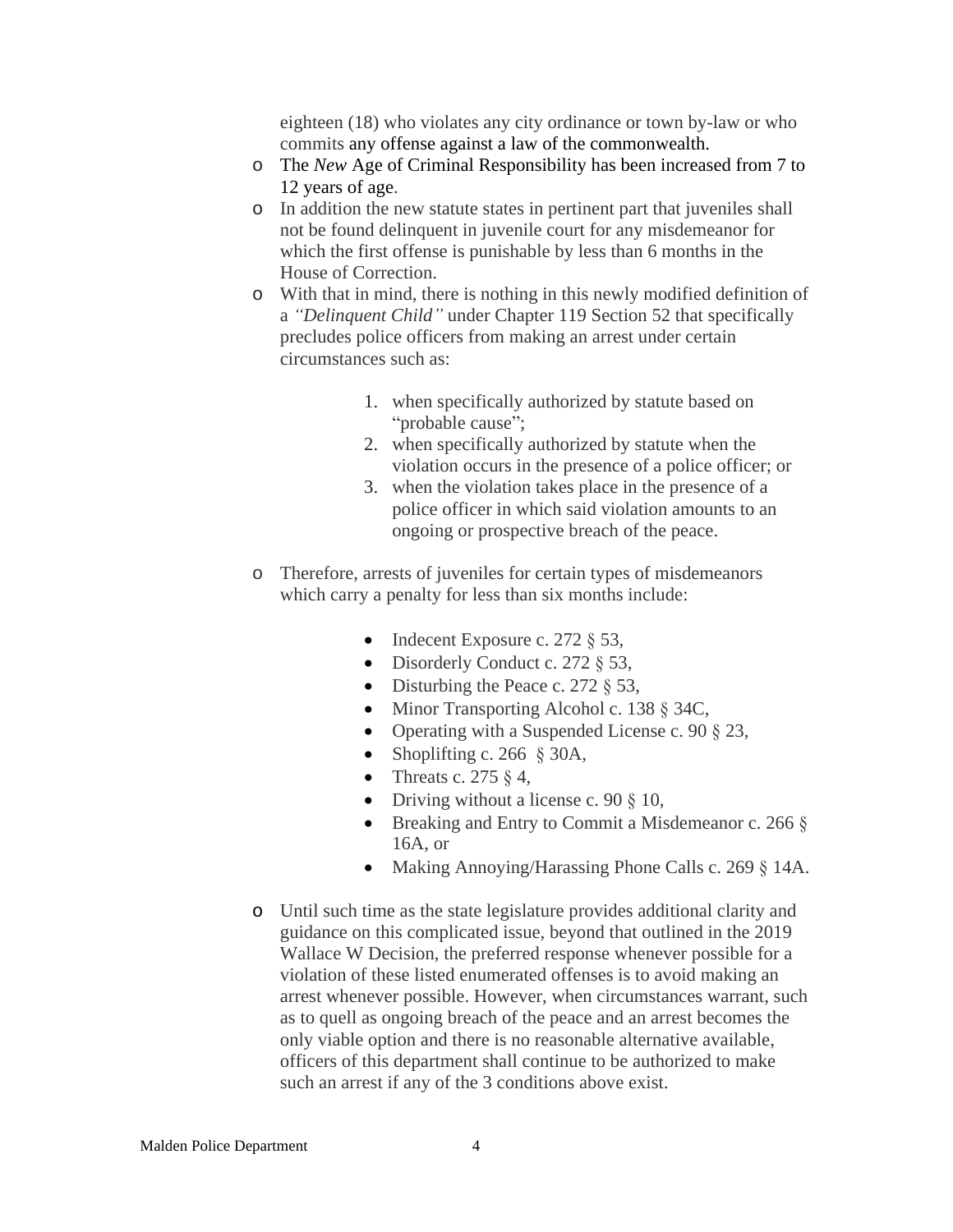- o Recently, in the case of Commonwealth v Wallace (2019), the SJC concluded that the amendment to § 52 of Chapter 119 was plainly designed to give juveniles a so-called "*second chance*" with regard to a "first offense of a misdemeanor" that carries a maximum punishment of six months' imprisonment or a fine. In other words, the Legislature intended to excuse a juvenile's first isolated instance of such misconduct. This means that the Juvenile Court may not exercise jurisdiction where the juvenile's first-offense is one such misdemeanor. However, once a juvenile has committed his/her "first offense," the Juvenile Court may exercise jurisdiction over all other offenses not otherwise excluded under § 52, including subsequent six months or less misdemeanors. The SJC further concluded that, consistent with the purpose of the statute and the rule of lenity, the term "first offense" under § 52 means a first adjudication of delinquency and not just one where a complaint was issued and the case was resolved short of adjudication (e.g., dismissed, diverted, continued without a finding, etc.).
- o Further, by way of logistical implication in procedure outlined by the SJC for determining the "first-offense" misdemeanor in the Wallace W. decision, Police Officers shall retain the Right of Arrest for any "*first offense misdemeanor*" specifically allowable by existing statutes – whether in presence or on probable cause - in furtherance with this procedure as outlined by the SJC.
- o If an arrest is made a Clerk Magistrate and/or District Court Judge shall continue to make such a determination in the juvenile session of the district court prior to arraignment as to whether or not a complaint shall issue.
- o Note: Individual police departments are advised to consult with their local city/town counsel for additional guidance on this particular issue in consultation with the local District Attorney and the local Juvenile Court Justice.
- *C. Youthful Offender:* A person who is subject to an adult or juvenile sentence for having committed, while between the ages of fourteen (14) and eighteen (18), an offense against a law of the commonwealth which, if he were an adult, would be punishable by imprisonment in the state prison, and (a) has previously been committed to the department of youth services, or (b) has committed a felony which involves the infliction or threat of serious bodily harm in violation of law, or (c) has committed a violation of paragraph (a), (c) or (d) of section ten or section ten E of chapter two hundred and sixty-nine; provided that, nothing in this clause shall allow for less than the imposition of the mandatory commitment periods provided in section fifty-eight of chapter one hundred and nineteen. 2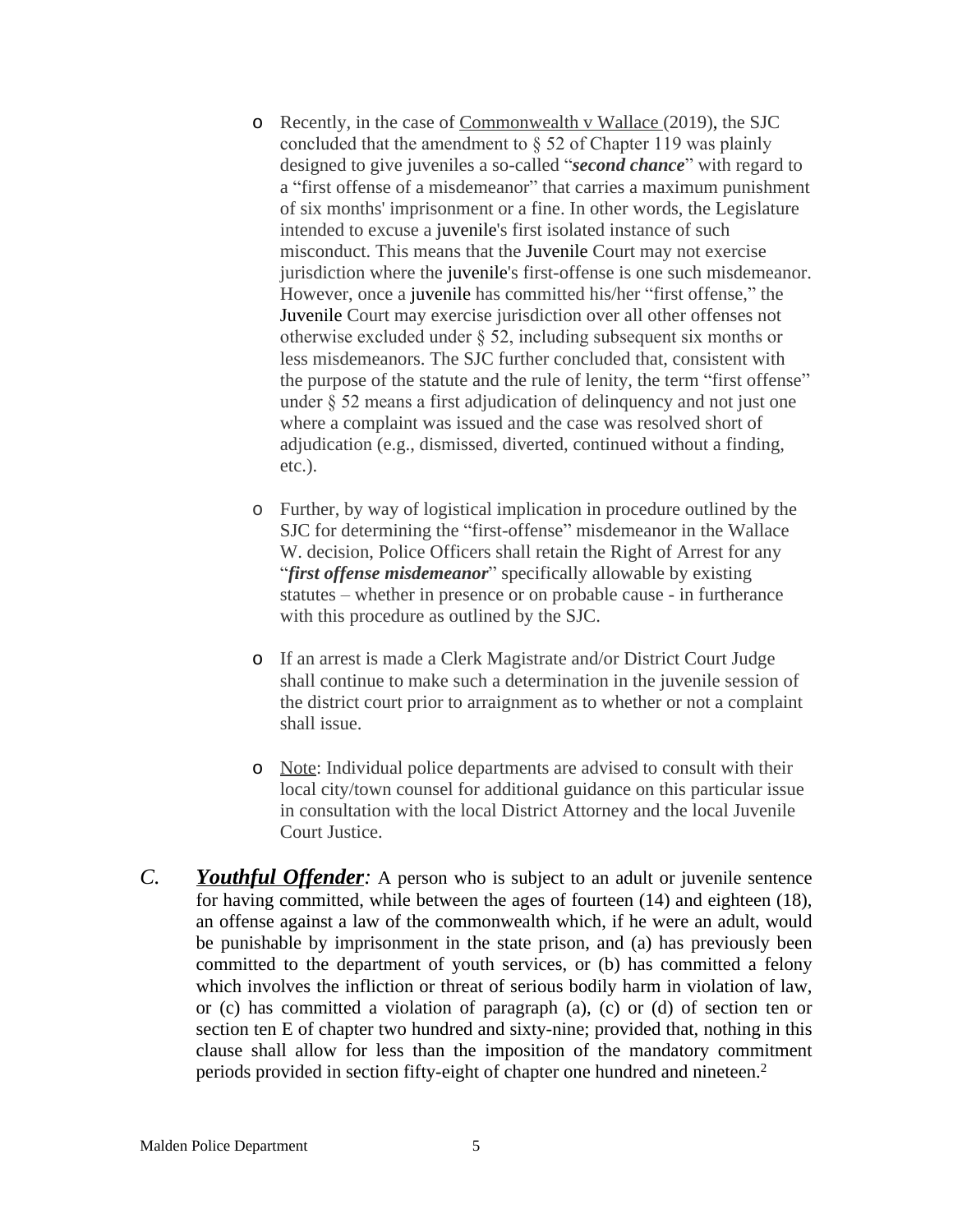- *D. Non-Offenses:* Children held in protective custody because they were found present where controlled substances are kept pursuant to G.L. c. 94C § 36, or are incapacitated due to intoxication pursuant to G.L. c. 111B § 8.
- *E. Non-Secure Custody*: A condition under which a juvenile's freedom of movement is controlled by members of the Malden Police Department and, during such time, the juvenile: **44.2.2 a**
	- 1. If a status offender is held in an unlocked, multi-purpose room that is in no way designed for residential use; e.g. Room 123 (Interview Room). The juvenile shall be monitored and under the supervision of the arresting officer or an assisting officer;
	- 2. Is not handcuffed to any stationary object;
	- 3. Is held only long enough to complete identification, investigation and processing and then released to a parent or guardian or transferred to a juvenile facility or the court; and
	- 4. Is under continuous supervision until released.
- *F.* **Secure Custody**: A condition under which a juvenile's freedom of movement is controlled by being placed in a cell or locked room (or set of rooms) or being handcuffed to a stationary object.<sup>3</sup>
- *G.* **Custodial Protection:** A term used but not defined in several parts of MGL c. 119, referring to actions resembling Non-Secure Custody, above, but without handcuffing, restraining or even transporting the young person to a police facility.
- *H.* **Age of Criminal Responsibility**: The age of Criminal Responsibility shall now be 12 years of age.<sup>4</sup>
- *I* **Restraints**: a device that limits voluntary physical movement of an individual, including leg irons and shackles, which have been approved by the trial court department.<sup>5</sup>

# **IV. PROCEDURE / POST COMMISSION GUIDANCE**

### **A. Administration**

1. The responsibility for participating in and supporting the department's juvenile operations is shared by all department components and personnel. **44.1.1**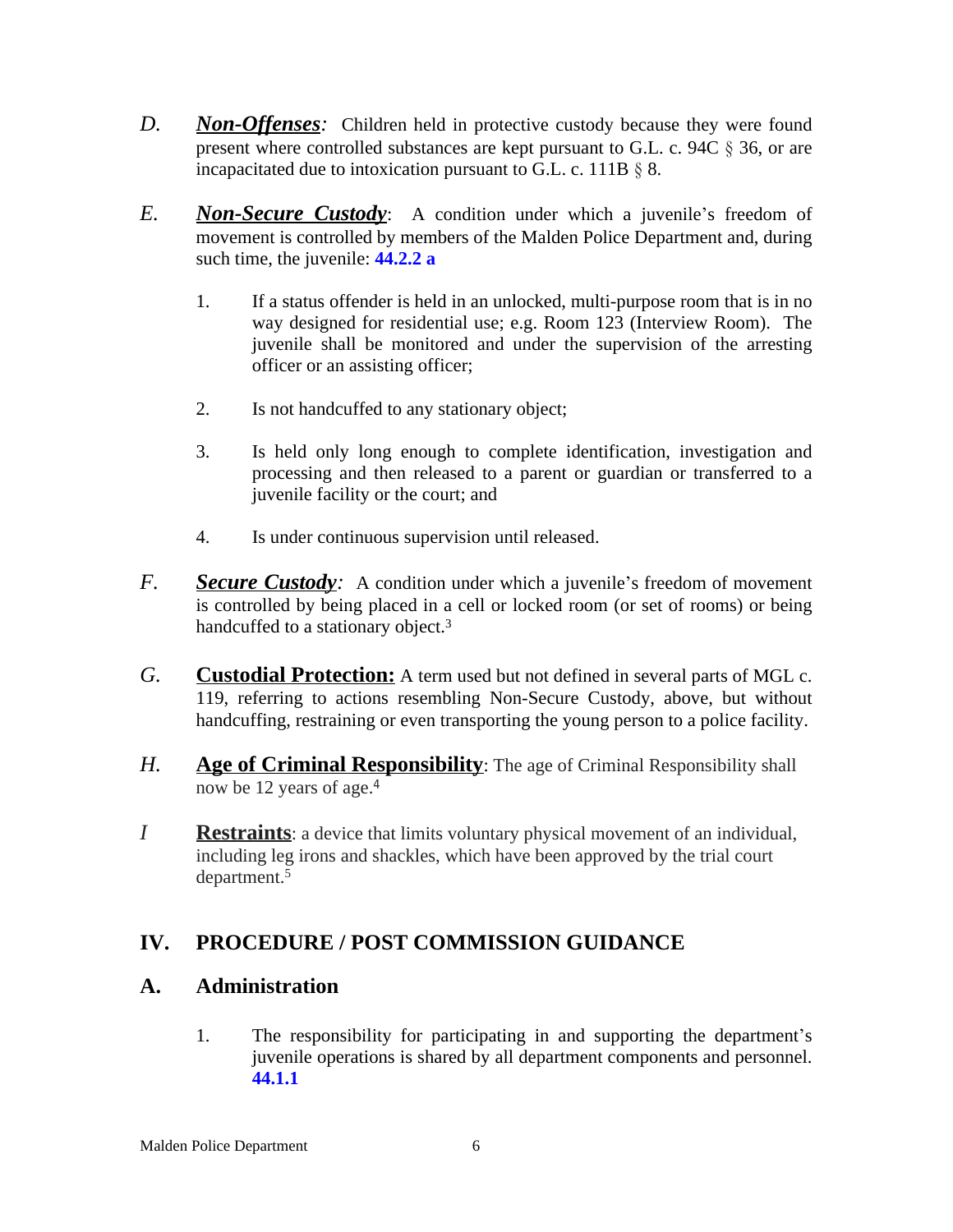### **B. Enforcement Alternatives 1.2.6, 44.2.1, 1.2.6**

- 1. Officers dealing with juveniles in enforcement capacities may exercise reasonable discretion in deciding appropriate action. Officers shall use the least coercive and most reasonable alternative, consistent with preserving public safety, order and individual liberty. **44.2.1 a**
- 2. Whenever reasonable and possible, an officer will request a summons for a juvenile rather than taking him/her into custody. **44.2.1 b**
- 3. Alternatives available include the following:
	- a. Release with no further action or following informal counseling when no arrest has been made. Officers may also turn the juvenile over to his/her parent or guardian when appropriate; **44.2.1 a**
	- b. Informal referral to an appropriate community social service agency;
	- c. Limited custody and station house warning. The juvenile shall be held in non-secure custody until released to his/her parent(s) or guardian;
	- d. Issue a citation or applying for a summons or complaint; and
	- e. Arrest when appropriate and authorized.
- 4. Criteria When Choosing an Alternative
	- a. In considering a course of action, the officer shall consider the nature of the offense, the age of the juvenile, the juvenile's prior contacts with the police, the availability of community-based rehabilitation programs, and, in some cases, the recommendation of the complainant or victim.
	- b. **Note:** No arrests are authorized in cases involving *Children Requiring Assistance.*

**Note:** Sections (C) through (F) that immediately follow come directly from the *Official Guidance* offered from the Massachusetts *Peace Officer Standards and Training Commission* "*Guidance on Developmentally Appropriate De-escalation and Disengagement Tactics, Techniques and Procedures and Other Alternatives to the Use of Force for Minor Children*".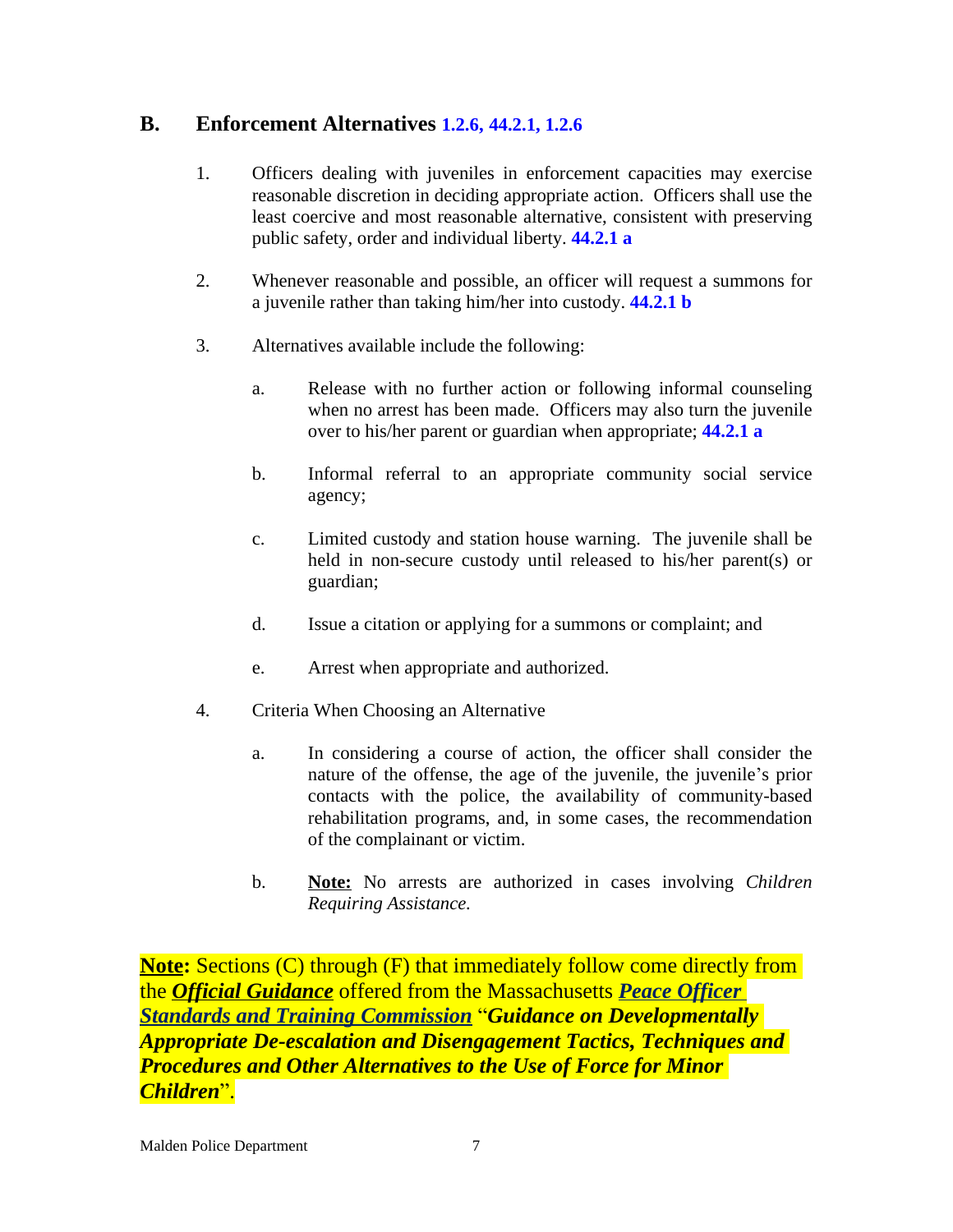### *C.* **DE-ESCALATION & DISENGAGEMENT<sup>1</sup>**

1. When appropriate, safe, and feasible in determining how to respond to minor children, Law Enforcement Officers should use de-escalation strategies in an attempt to problem solve and provide alternatives to arrest.

2. Law Enforcement Officers should consider all approved diversion options and select the alternative which least restricts the minor child's freedom and provides an alternative compatible with the best interests of the minor child and the community. When interacting with minor children, Law Enforcement Officers should make every reasonable effort to prevent an incident from escalating.

Malden Police Department 8

<sup>1</sup> The Municipal Police Training Committee (MPTC) in their current lesson plan, *Police Response to Mental Illness and Emotional Disturbances,* defines de-escalation as an "interactive process where the goal is to guide an individual to a calmer state of mind and to get to solution-based thinking. De-escalation refers to establishing and maintaining control of a situation in order to increase the safety of all and to build rapport with a person in order to increase cooperation." This concept of de-escalation is embedded in the MPTC's current Use of Force and Integrating Communications, Assessment and Tactics (ICAT)<sup>i</sup> curricula. It is generally understood that de-escalation techniques require Law Enforcement Officers to make a shift away from transactional, "quick resolution" tactics and slow down their interactions to build rapport and provide support to an emotionally dysregulated individual.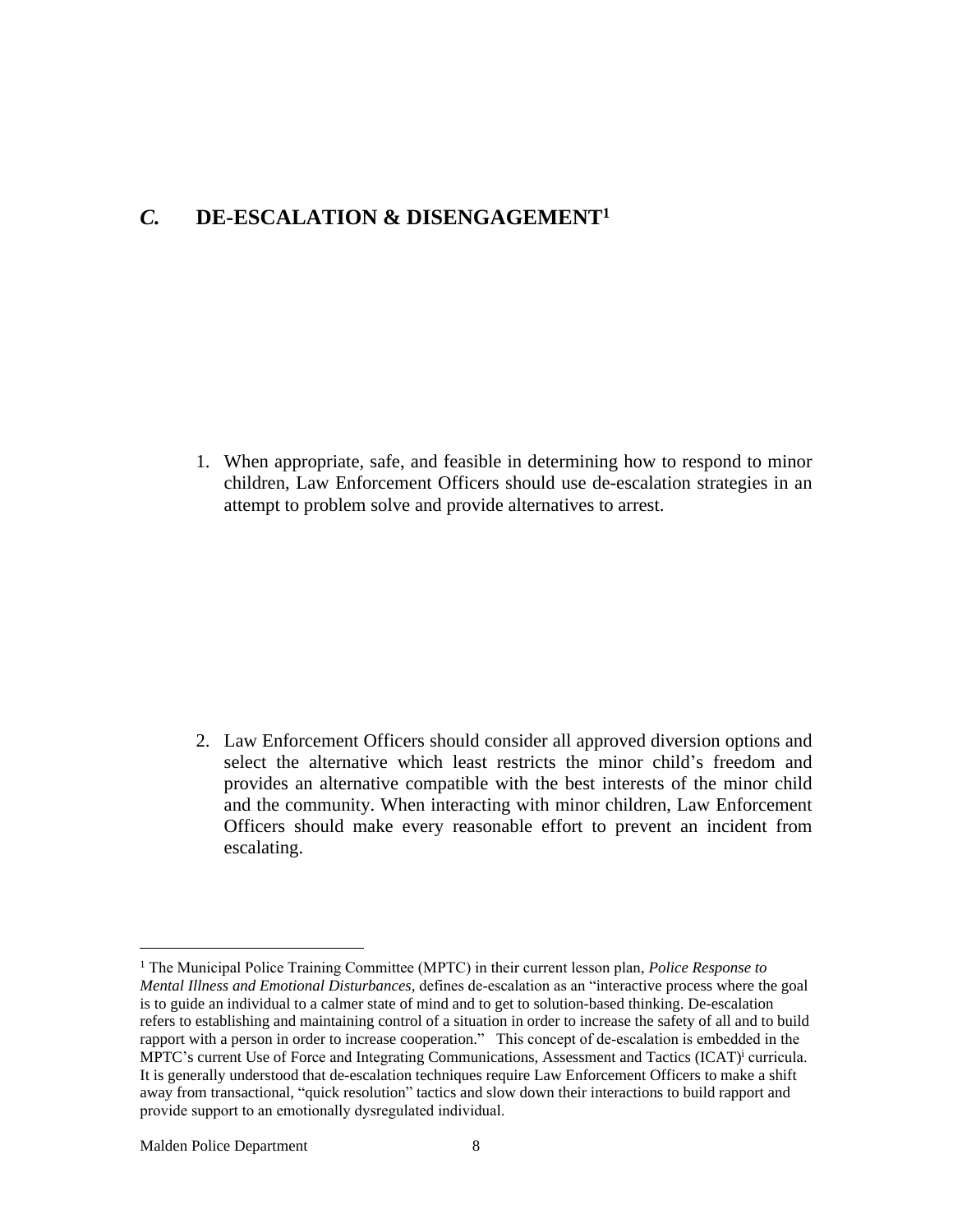- 3. Any Law Enforcement Officer involved in a situation with a minor child should remain calm, engage the minor child in dialogue, and attempt to gain cooperation and trust from the minor child whenever safe and feasible.
- 4. When appropriate and feasible, Law Enforcement Officers should approach a minor child in a manner that is slower and more deliberate than a Law Enforcement Officer would approach an adult, in order to begin a process of de-escalation and to encourage and promote mutual cooperation and trust.
- 5. Law Enforcement Officers should attempt to engage the minor child in conversation, explain their role as peacekeeper, and encourage the minor child to partner with the officer in keeping the peace and managing the situation by using the timing, language, and physical bearing that is least likely to escalate the minor child's response.
- 6. Law Enforcement Officers' attempts to keep the peace should provide the minor child with the opportunity to understand and comply with their instructions, encourage questions and provide answers, and minimize the likelihood for confrontation by engaging in and facilitating non-threatening dialogue.
- 7. When it is safe and feasible, Law Enforcement Officers should adopt a calm, collaborative, respectful, and firm demeanor with minors to prevent a fight, flight or freeze response, slow down the interaction, and de-escalation the situation.
- 8. When interacting with a minor child, Law Enforcement Officers should explain the interaction in an age or developmentally appropriate manner, use developmentally appropriate language, maintain a non-threatening demeanor, and treat the minor child with courtesy, professionalism, dignity, respect, and equality.
- 9. When interacting with a minor child, officers should avoid tactics that are demeaning or likely to humiliate the minor child.

# *D.* **EDUCATION & TRAINING**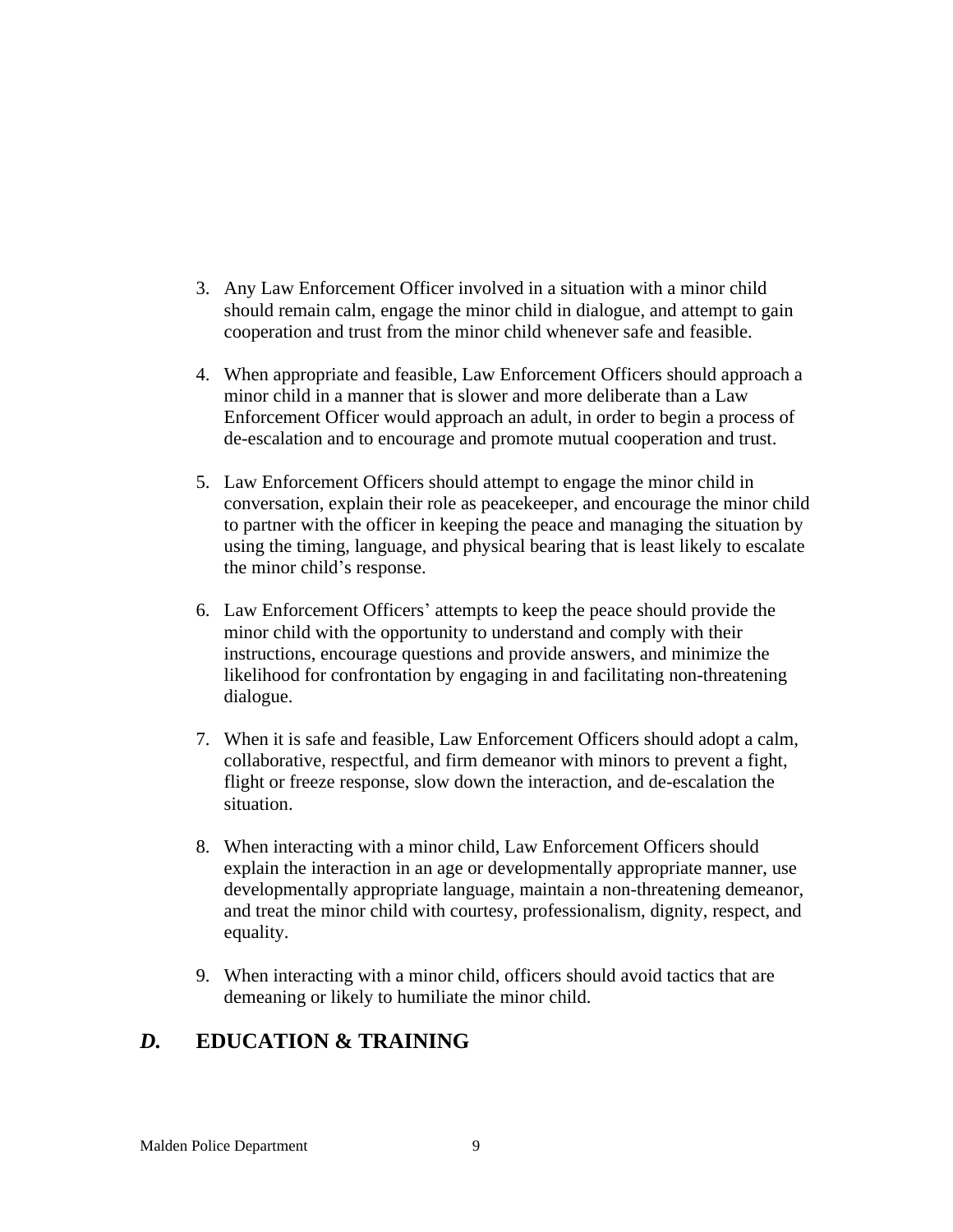1. Training of Law Enforcement Officers should address child and adolescent development, brain development, and trauma informed, ageappropriate, and culturally relevant tactics to prevent escalation of Law Enforcement Officer-minor child interactions. Training should include, but is not limited to:

a. Implicit and explicit bias training to address racial, age-based, gender, cultural, linguistic, and economic bias and the disproportionate impact of such biases on minor children of color;

b. Trauma training that includes strategies for effective, trauma-informed responses to minor child behavior. Training should provide a basic understanding of emotional and/or traumatic stress presentation in minor children;

c. Scenario based training involving interactions with minor children;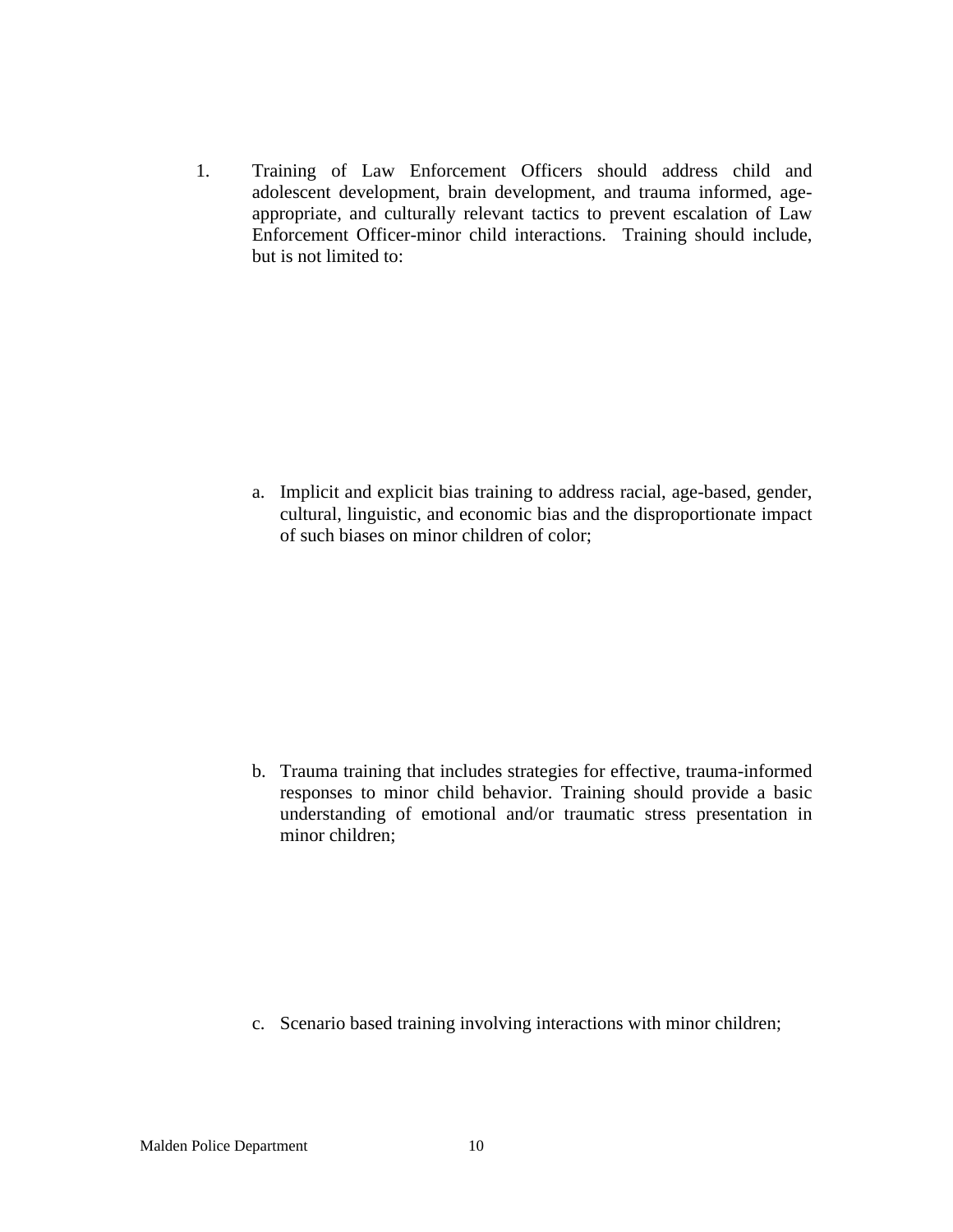d. Training should include special considerations that officers should take when encountering special populations including minor children suffering from cognitive/and or mental health issues, minor children under the influence of substances, minor children with disabilities, and minor children for whom English is not a first language; and

e. Training in communication, stabilization, and crisis intervention strategies and techniques. Strategies/techniques should encompass:

- active, reflective, and empathic listening;
- rapport building;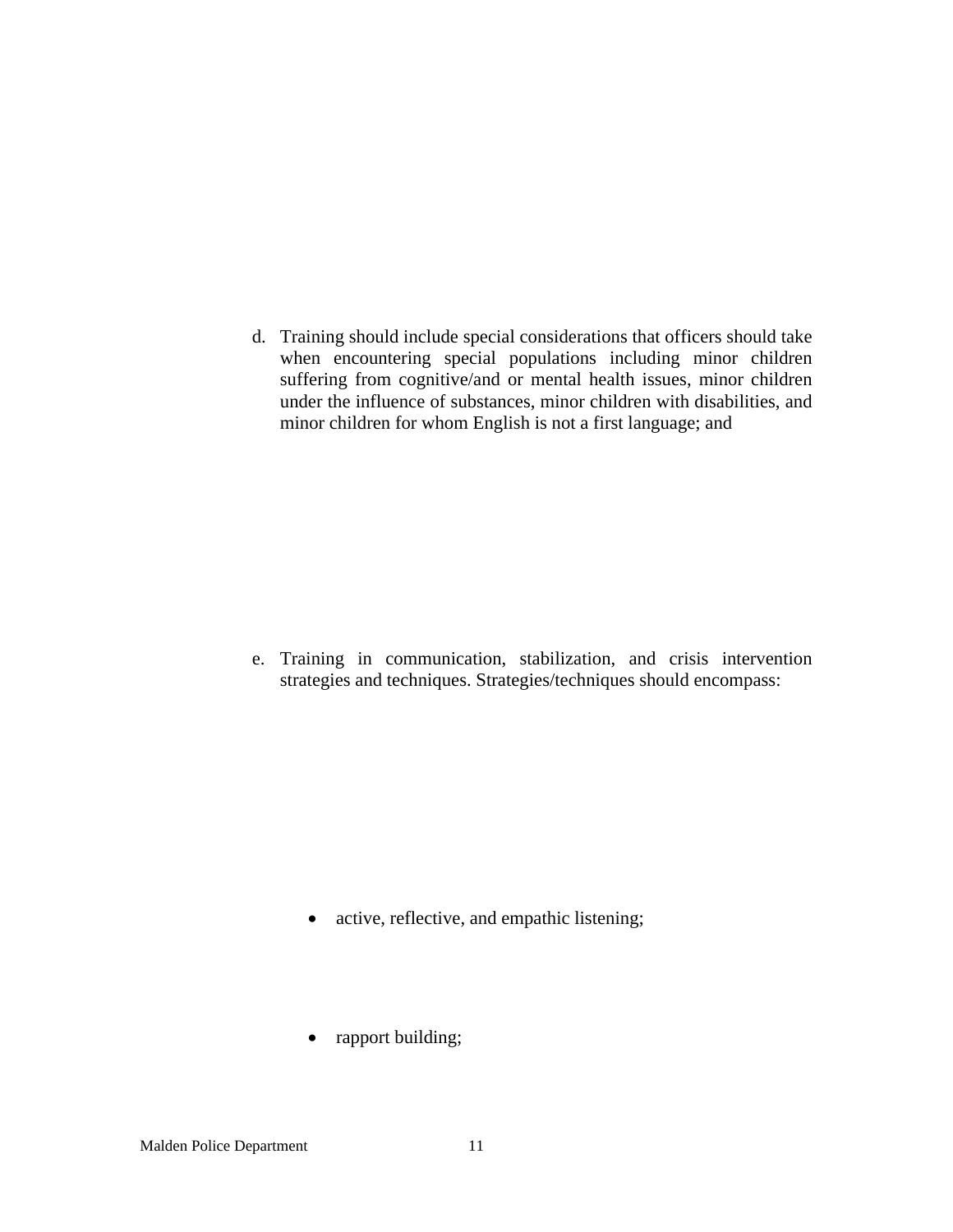- affect management; and
- crisis negotiation and response.

- 2. Law Enforcement Agencies should develop specific academy training on how to interact and engage with minor children. Academy training should include the following as it relates to minor children:
	- Conflict resolution and problem solving;
	- Alternatives to arrest; and
	- Impact of child development and trauma on minor children's ability to process, take directives, and respond to Law Enforcement Officers.

### **E. TRAUMA**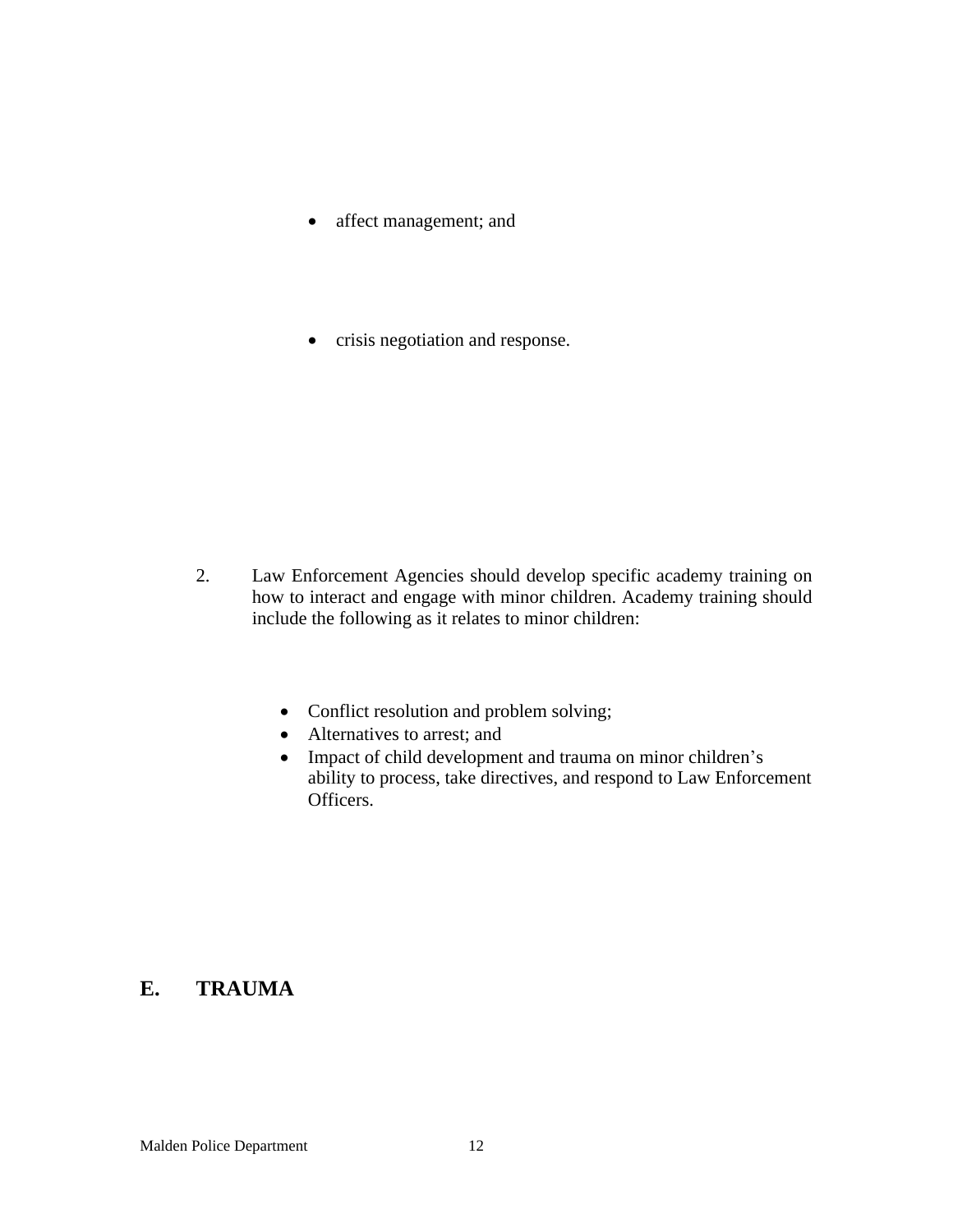1. Law Enforcement Officers should be encouraged to access support and debriefing following critical incidents involving minor children.

2. Partnerships between Law Enforcement Officers and behavioral health professionals should be encouraged and Law Enforcement Officers should have access to accurate information about community resources for minor children and their families.

# **F. COMMUNITY**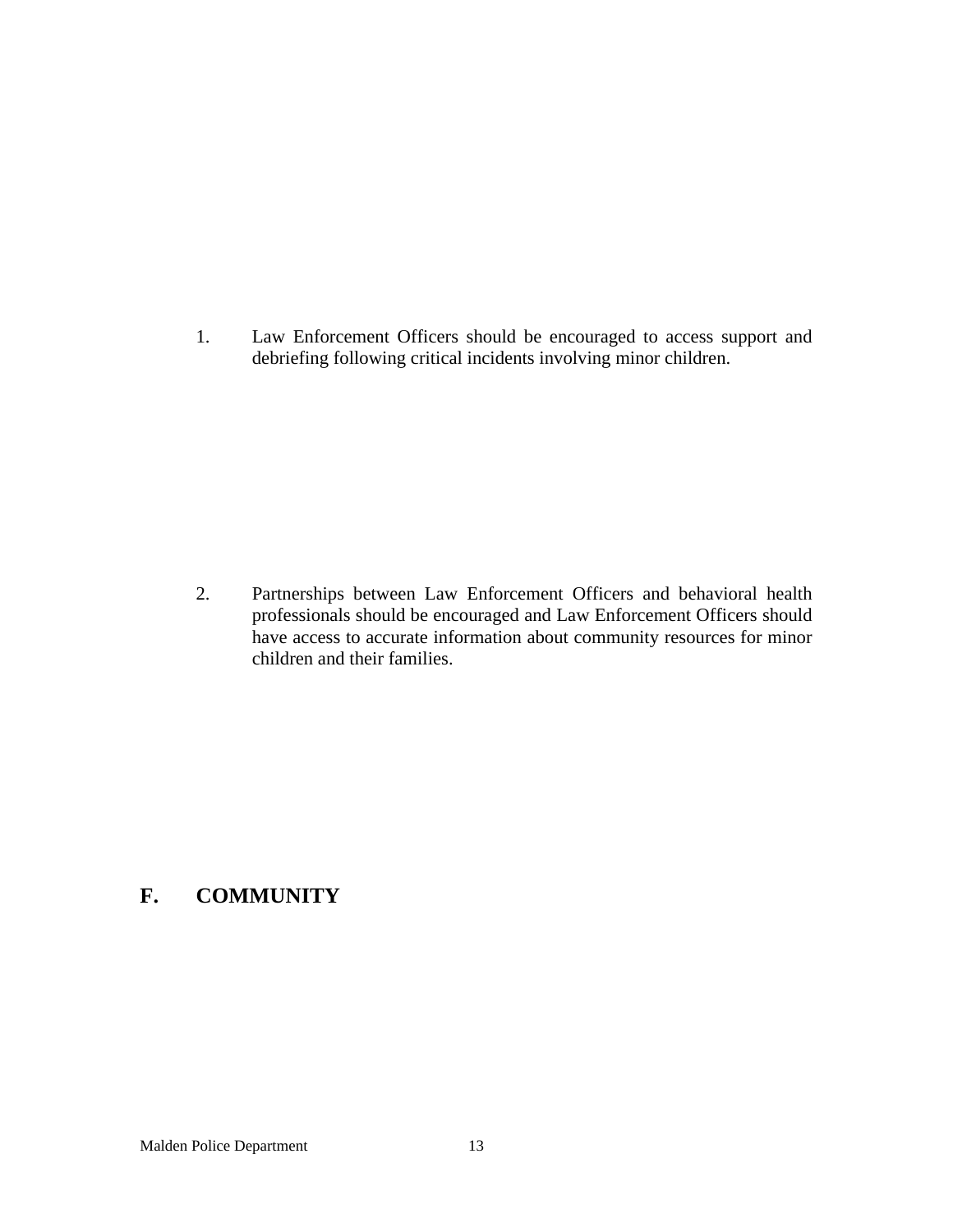1. Law Enforcement Agencies should encourage and provide resources for Law Enforcement Officers of all ranks to establish community relationships through non-enforcement interactions among Law Enforcement Officers, minor children, and other community members.

2. Law Enforcement Agencies should make identified community resources for minor children available and accessible to Law Enforcement Officers.

3. Law Enforcement Agencies should periodically review and update procedures for effective Law Enforcement Officer-minor child interactions that include effective communication strategies for children.

4. Law Enforcement Agencies should support initiatives that increase positive Law Enforcement Officer-minor child interactions and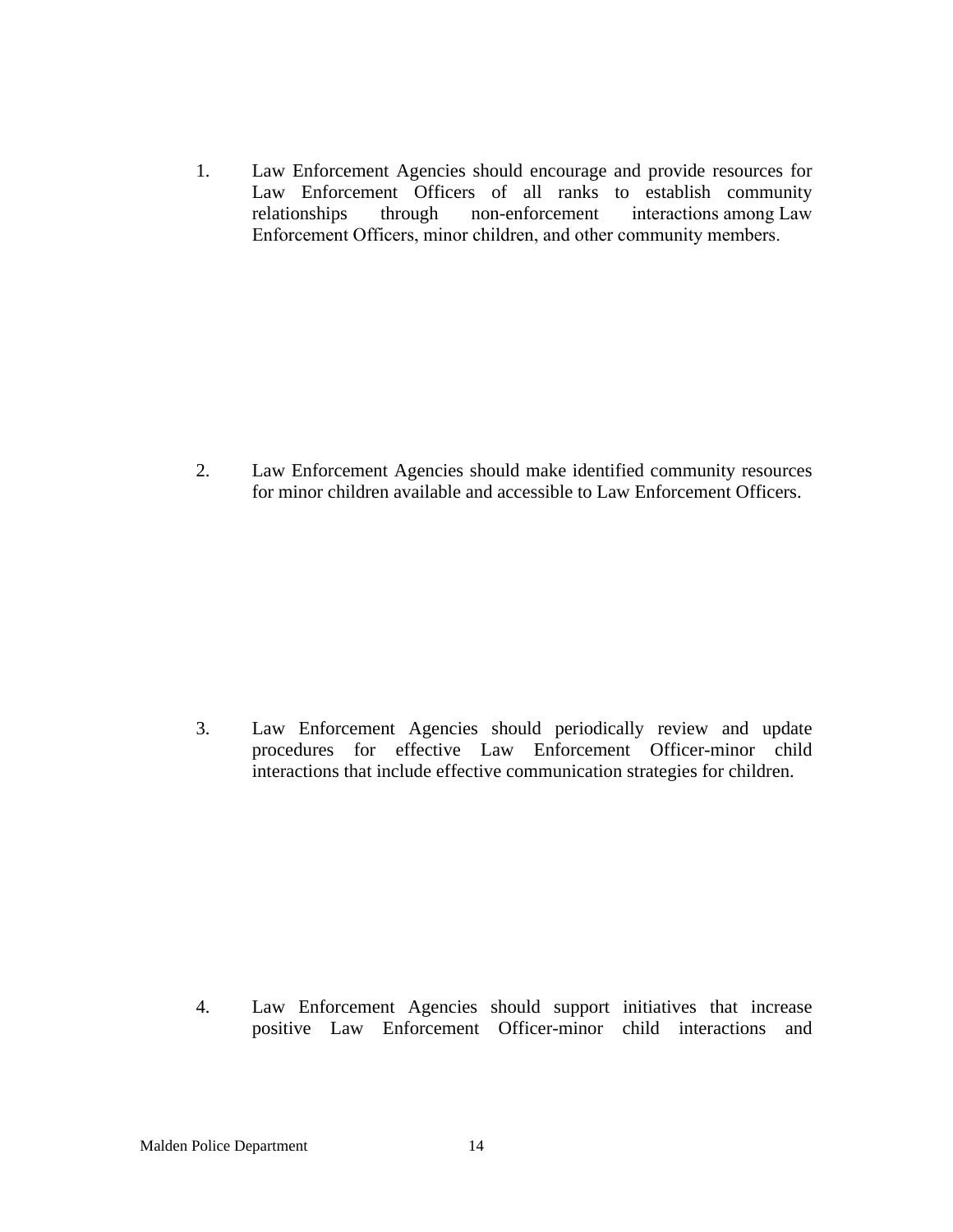engagement in communities that increase community trust in Law Enforcement Officers.

## **G. Referral to Juvenile Court (or Juvenile Session of the District Court) 44.2.1 c**

- 1. While an officer should recognize the unique and often sensitive nature of juvenile contact, [s]he should not be deterred from properly enforcing the law when required to do so. A decision to arrest should be based on the same legal considerations as the arrest of an adult.
- 2. Officers may arrest juveniles for acts of delinquency but not for traditional "status offenses". **44.2.2 a**
- 3. Arrested juveniles are subject to the same security and other transportation requirements as adults and may be handcuffed or otherwise restrained as necessary during transport and processing. See departmental policy on Transporting Prisoners. Children Requiring Assistance may not be Children Requiring Assistance may not be handcuffed, shackled or even transported to the police station. **44.2.2 a**
- 4. When an arrest is made, the juvenile shall be brought to the booking room without significant delay. **44.2.2 d**
- 5. Pursuant to Chapter 119 Section 67(a), Whenever a child between 12 and 18 years of age is arrested with or without a warrant, as provided by law, and the court or courts having jurisdiction over the offense are not in session, the officer in charge shall immediately notify at least 1 of the child's parents, or, if there is no parent, the guardian or custodian with whom the child resides or if the child is in the custody and care of the department, the department of children and families. Pending such notice, such child shall be detained pursuant to subsection (c) of Chapter 119 Section 67 [section 7 below].<sup>6</sup> **44.2.2 e**
- 6. Pursuant to Chapter 119 Section 67(b), Upon the acceptance by the officer in charge of the police station or town lockup of the written promise of the parent, guardian, custodian or representative of the department of children and families to be responsible for the presence of the child in court at the time and place when the child is ordered to appear, the child shall be released to the person giving such promise; provided, however, that if the supervisor of the arresting officer requests in writing that a child between 14 and 18 years of age be detained, and if the court issuing a warrant for the arrest of a child between 14 and 18 years of age directs in the warrant that the child shall be held in safekeeping pending the child's appearance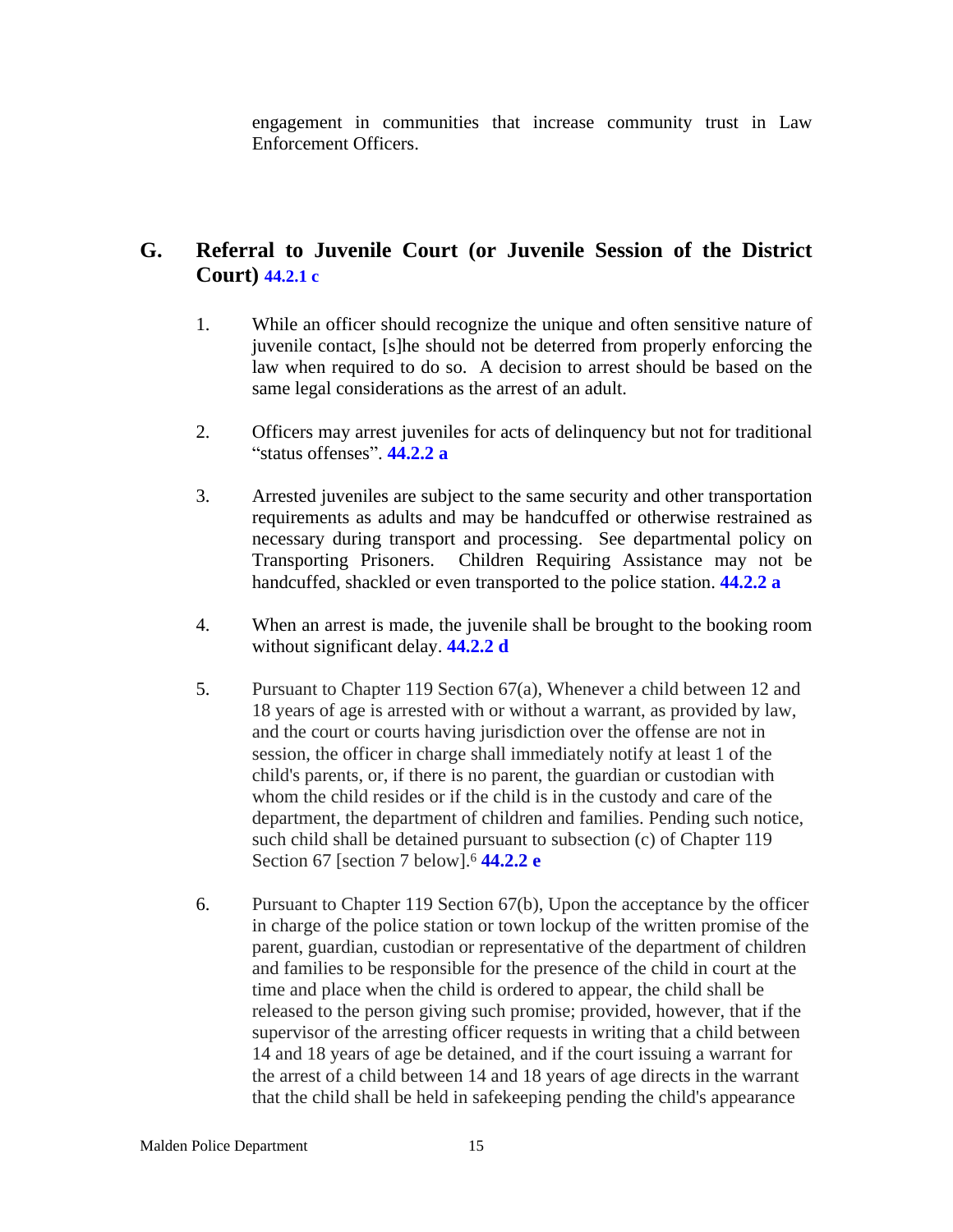in court, the child shall be detained in a police station, town lockup, a place of temporary custody commonly referred to as a detention home of the department of youth services or any other home approved by the department of youth services pending the child's appearance in court; provided further, that in the event any child is so detained, the officer in charge of the police station or town lockup shall notify the parents, guardian, custodian or representative of the department of children and families of the detention of the child. Nothing contained in this section shall prevent the admitting of such child to bail in accordance with law.<sup>7</sup> **44.2.2 c**

- 7. Pursuant to Chapter 119 Section 67(c), no child between 14 and 18 years of age shall be detained in a police station or town lockup pursuant to subsections (a) or (b) [5 and 6 above] unless the detention facilities for children at the police station or town lockup have received the approval in writing of the commissioner of youth services. The department of youth services shall make inspection at least annually of police stations and town lockups where children are detained. If no approved detention facility exists in a city or town, the city or town may contract with an adjacent city or town for the use of approved detention facilities to prevent children who are detained from coming in contact with adult prisoners. A separate and distinct place shall be provided in police stations, town lockups or places of detention for such children. Nothing in this section shall permit a child between 14 and 18 years of age to be detained in a jail or house of correction.<sup>8</sup>
- 8. Pursuant to Chapter 119 Section 67(d), When a child is arrested who is in the care and custody of the department of children and families, the officer in charge of the police station or town lockup where the child has been taken shall immediately contact the department's emergency hotline and notify the on-call worker of the child's arrest. The on-call worker shall notify the social worker assigned to the child's case who shall make arrangement for the child's release as soon as practicable if it has been determined that the child will not be detained.<sup>9</sup>
- 9. Juveniles arrested for criminal type offenses are subject to the same booking procedures as adults. Juveniles taken into custody for status offenses or for non-criminal offenses as well as Children Requiring Assistance that are placed in custodial protection shall not be fingerprinted or photographed.<sup>10</sup> **44.2.2 c, 82.1.2 b**
- 10. The arresting officer and the prosecutor should cooperate in the preparation and presentation of the case if court action is necessary.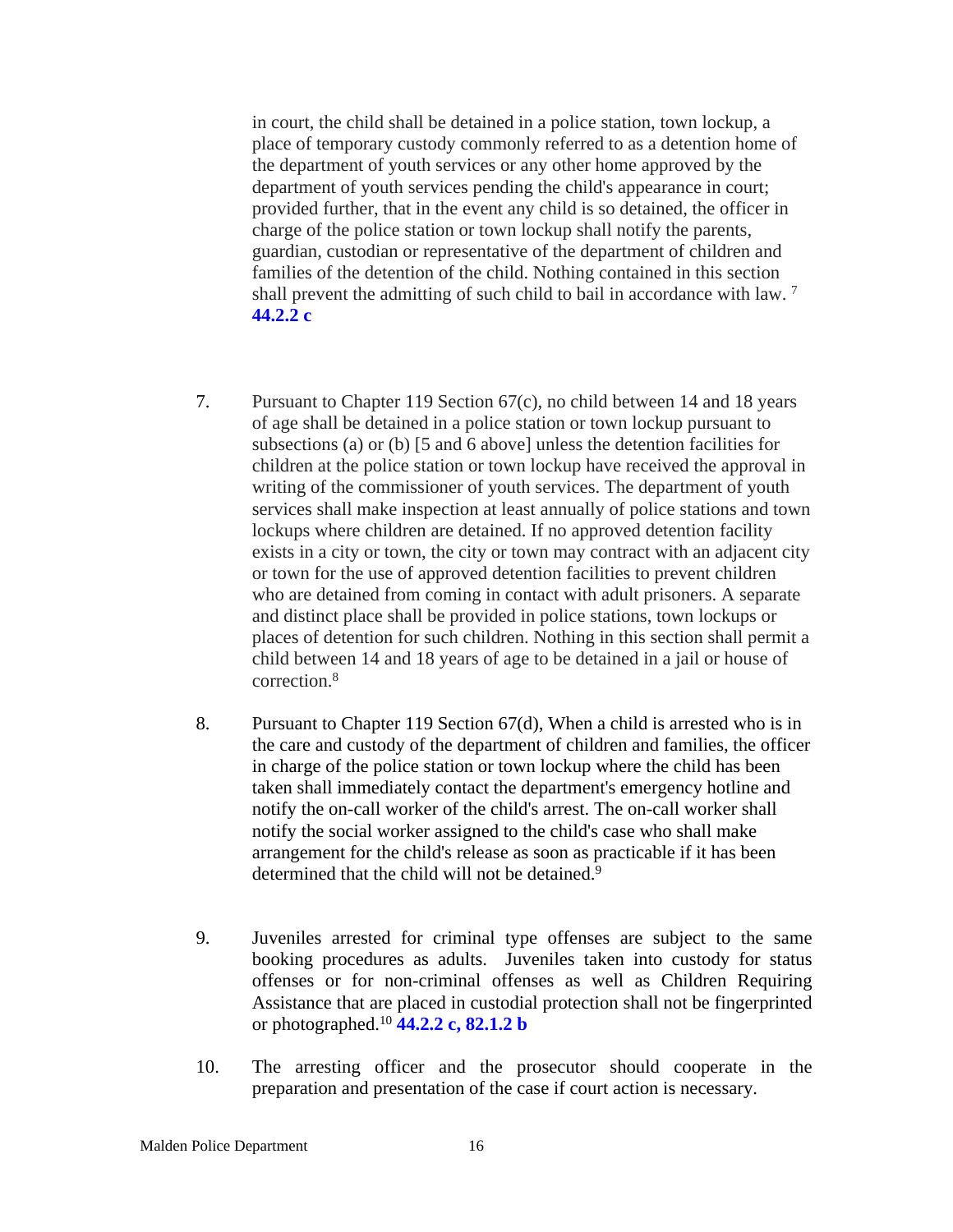11. Any police proceeding involving juveniles or Children Requiring Assistance shall be treated in a confidential manner.

### **H. Holding Juveniles**

### 1. **Delinquent Offenders**

- a. Juveniles between ages fourteen and eighteen accused of delinquent offenses may be held in secure custody for no longer than six (6) hours for the purpose of identifying and processing the juvenile and, if appropriate, transportation to a juvenile facility or court.<sup>11</sup>
	- i. Records shall be kept that specify:
		- [a] The time the juvenile entered secure detention and the duration of each period of secure detention;
		- [b] The name of the police officer or custodial officer responsible for visual supervision and the schedule of visual supervision; and
		- [c] A statement of the need for secure detention.

NOTE: Juveniles accused of first or second degree murder or who will be tried in adult court as a youthful offender are not subject to the six hour detention limit as they are automatically tried in adult court.<sup>12</sup>

- b. No child between the ages of fourteen and eighteen shall be detained in a police department unless the detention facilities for children have received the written approval of the Commissioner of Youth Services.<sup>13</sup>
- c. Lockup and other detention facilities shall be such as prevent juveniles who are detained from coming in sight and sound contact with adult prisoners.<sup>14</sup>
- d. No child under age fourteen shall be placed in a cell or otherwise securely detained for any reason. Such child may be held in a safe environment pending suitable disposition. **44.2.2 d**
- 2. **Protective Custody** {Where Drugs are found}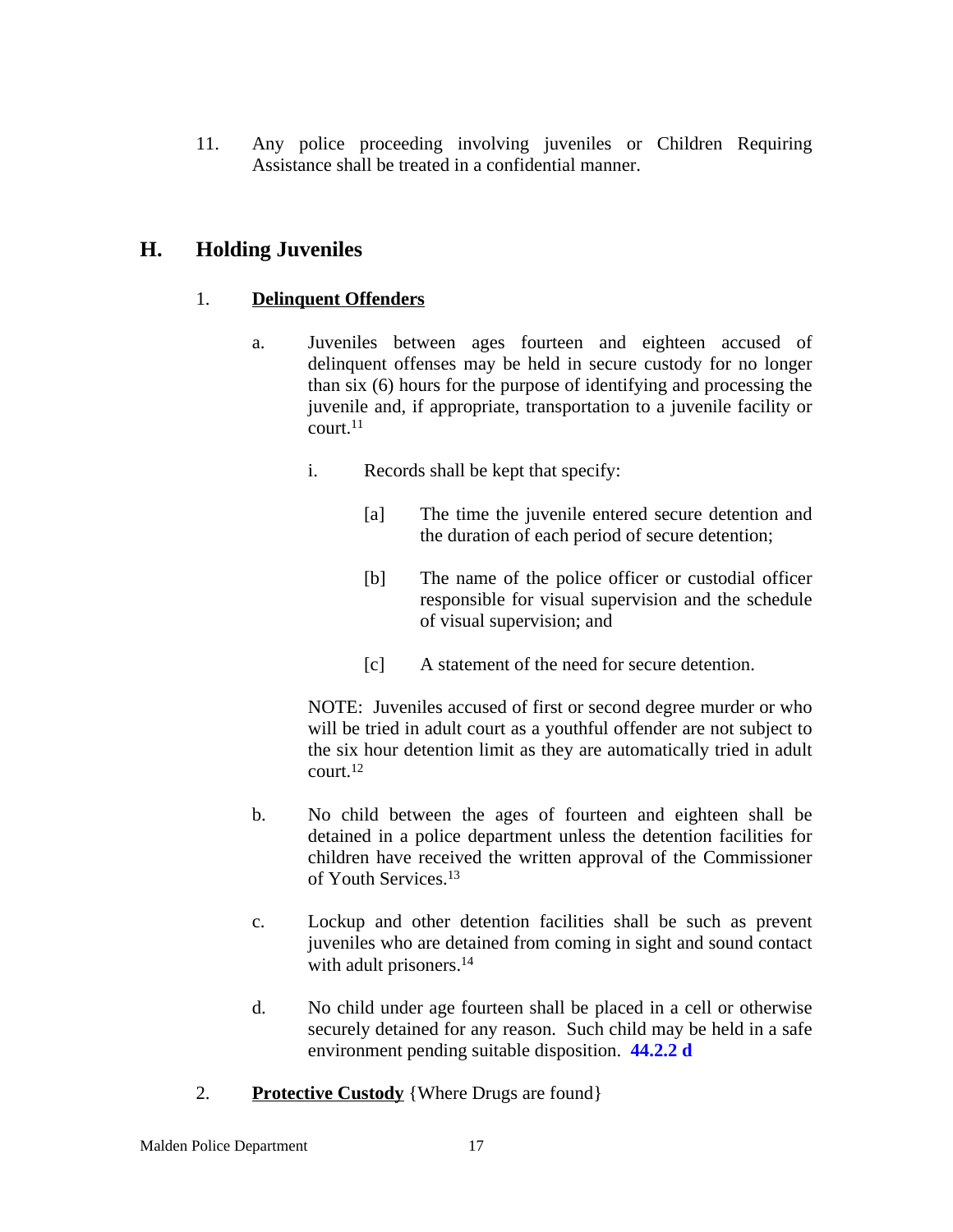- a. Status offenders and juveniles held for protective custody shall not be held in secure custody.
- b. A child under the age of eighteen may be taken into protective custody, for a period not exceeding four (4) hours, if an officer:
	- i. Finds the child at a place where the officer reasonably believes there is a controlled substance of Class A, B or C;
	- ii. Reasonably believes the child to be under age eighteen; and
	- iii. Reasonably believes the child knew of the presence of the controlled substance.<sup>15</sup>
	- Note: The Officer in Charge of the police station shall make every reasonable effort to notify the juvenile's parent or guardian or other person having lawful custody. Under these circumstances, the juvenile shall NOT be placed in a secure cell or restrained in any way.

#### 3. **Children Requiring Assistance**

- a. Children Requiring Assistance shall not be held in secure custody.
- b. A child may be taken into custodial protection for engaging in behavior described in the definition of "Child Requiring Assistance" in Section 21, only if such child has failed to obey a summons issued pursuant to MGL c. 119  $\S$  39E or if the law enforcement officer initiating such custodial protection has probable cause to believe that such child has run away from the home of his parents or guardian and will not respond to a summons.
- c. A parent, legal guardian or custodian of a child having custody of such child, may initiate an application for assistance in one of said courts stating that said child repeatedly runs away from home of said parent or guardian or repeatedly refused to obey the lawful and reasonable commands of said parent or guardian resulting in said parent's or guardian's inability to adequately care for and protect said child.
- d. A school district may initiate an application for assistance in said court stating that said child is not excused from attendance in accordance with the lawful and reasonable regulations of such child's school, has willfully failed to attend school for more than 8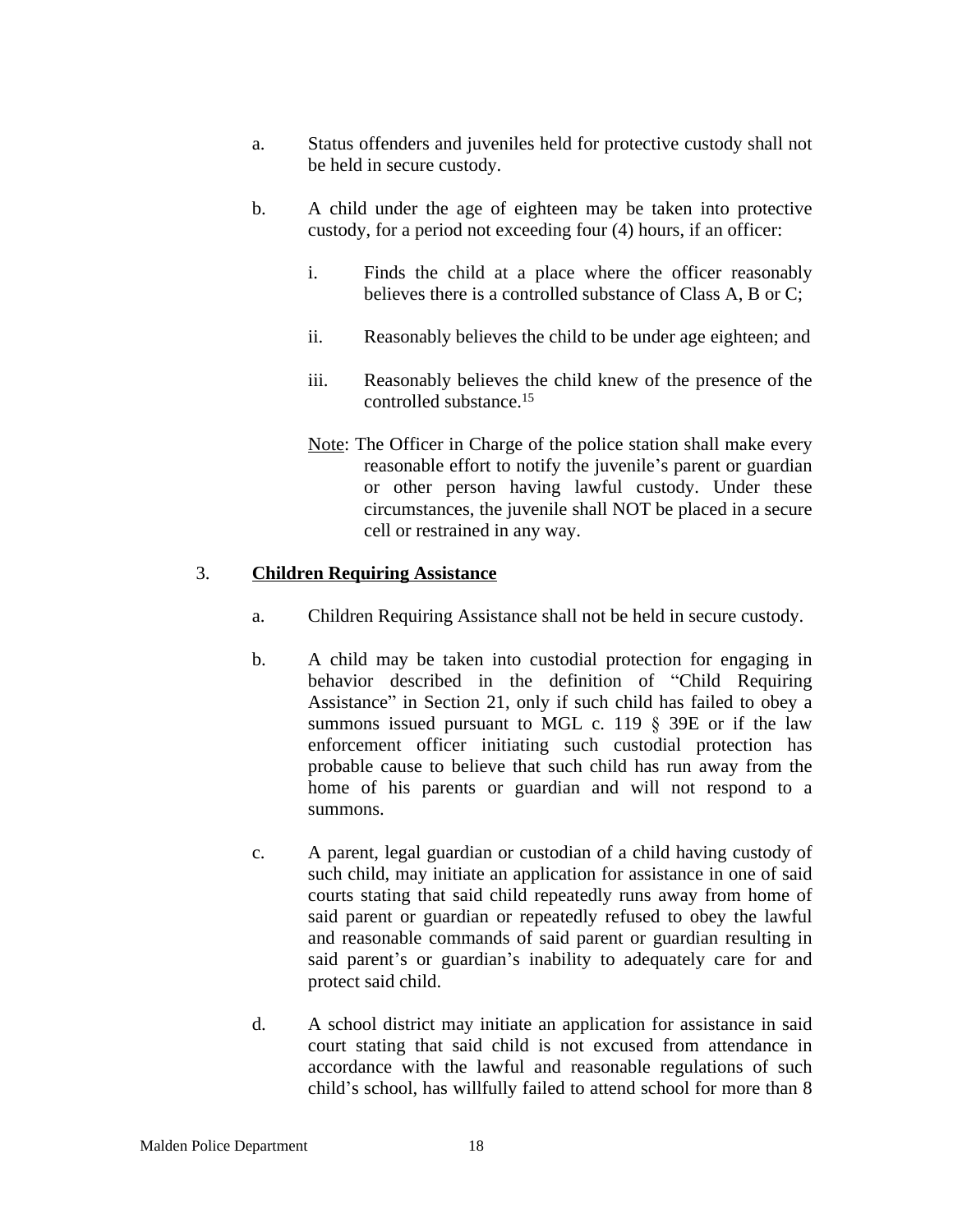school days in a quarter or repeatedly fails to obey the lawful and reasonable regulations of the child's school. The application for assistance shall also state whether or not the child and the child's family have participated in the truancy prevention program, if one is available, and a statement of the specific steps taken under the truancy prevention program to prevent the child's truancy; and if the application of assistance states that a child has repeatedly failed to obey the lawful and reasonable regulations of the school, a statement of the specific steps taken by the school to improve the child's conduct.

- e. Upon the filing of an application for assistance, the court may issue a summons, to which a copy of the application for assistance shall be attached, requiring the child named in such application to appear before said court at the time set forth in the summons. If such child fails to obey the summons, said Court may issue a warrant reciting the substance of the petition and requiring the officer to whom it is directed forthwith to take and bring such child before said Court. Notice of the hearing shall be given to the Department of Children and Families and the Department of Youth Services.
- f. Where the Court summons such child, the court shall in addition issue a summons to both parents of the child, if both parents are known to reside in the Commonwealth, or to one parent if only one is known to reside within the Commonwealth, or, if there is no parent residing in the Commonwealth, then to the parent having custody or to the lawful guardian of such child. Said summons shall require the person served to appear at a time and place stated therein at a hearing to determine whether or not such child is in need of assistance.
- g. Unless service of the summons required by this section is waived in writing, such summons shall be served by the constable or police officer, either by delivering it personally to the person to whom addressed or by leaving it with a person of proper age to receive the same, at the place of residence or business of such person, and said constable or police officer shall immediately make return to the court of the time and manner of service.
- h. A child who is the subject of an application for assistance may not be confined in shackles or similar restraints or in a court lockup facility in connection with any proceeding under Sections 39E to 39I, inclusive. A child who is the subject of an application for assistance shall not be placed in a locked facility or any facility designated or operated for juveniles who are alleged to be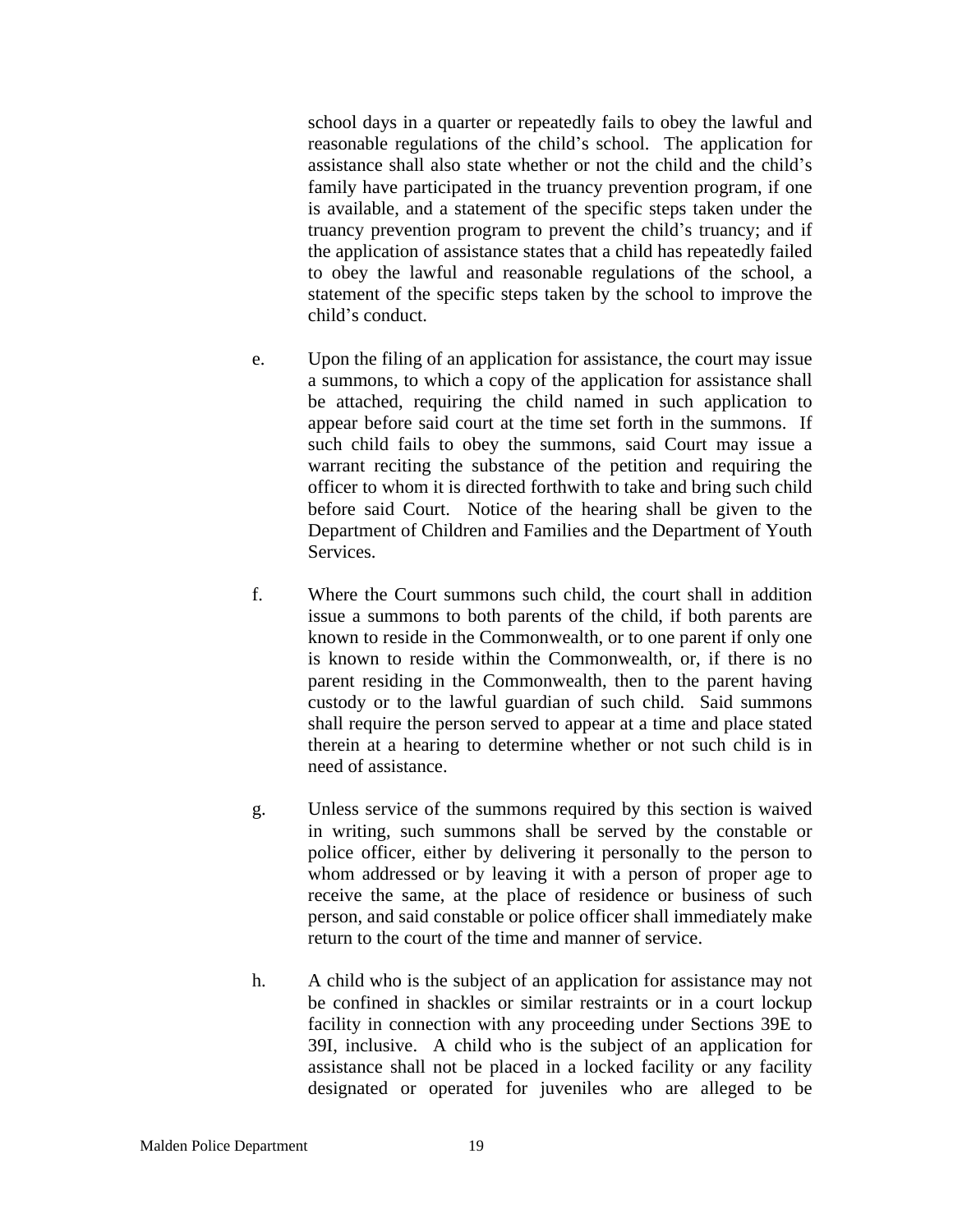delinquent or who have adjudicated delinquent. Such child may, however, be placed in a facility which operates as a group home to provide therapeutic care for juveniles, regardless of whether juveniles adjudicated delinquent are also provided care in such facility.

- i. A child may not be arrested for engaging in behavior which constitutes being a Child Requiring Assistance.
- j. After a law enforcement officer has taken a child into custodial protection, the officer shall immediately notify the parent, other person legally responsible for the child's care or the person with whom the child is domiciled, that such child is under the custodial protection of the officer and a representative of the Department of Children and Families, if the law enforcement officer has reason to believe that the child is or has been in the care of custody of such department and shall inquire into the case.
- k. The law enforcement officer, in consultation with the probation officer, shall then immediately make all reasonable diversion efforts so that such child is delivered to the following types of placements and in the following order:
	- (i) To one of the child's parents or to the child's guardian or other responsible person known to the child or to the child's legal custodian including the Department of Children and Families or the child's foster home upon written promise, without surety, of the person to whose custody the child is released that such parent, guardian, person or custodian will bring the child to the Court on the next court date:
	- (ii) Forthwith and with all reasonable speed take the child directly and without first being taken to the police station house, to a temporary shelter facility licensed or approved by the Department of Early Education and Care, a shelter home approved by a temporary shelter facility licensed or approved by said Department of Early Education and Care or a family foster care home approved by a placement agency licensed or approved by said Department of Early Education and Care: or
	- (iii) Take the child directly to the juvenile court in which the act providing the reason to take the child into custodial protection occurred if the officer affirms on the record that the officer attempted to exercise the options identified in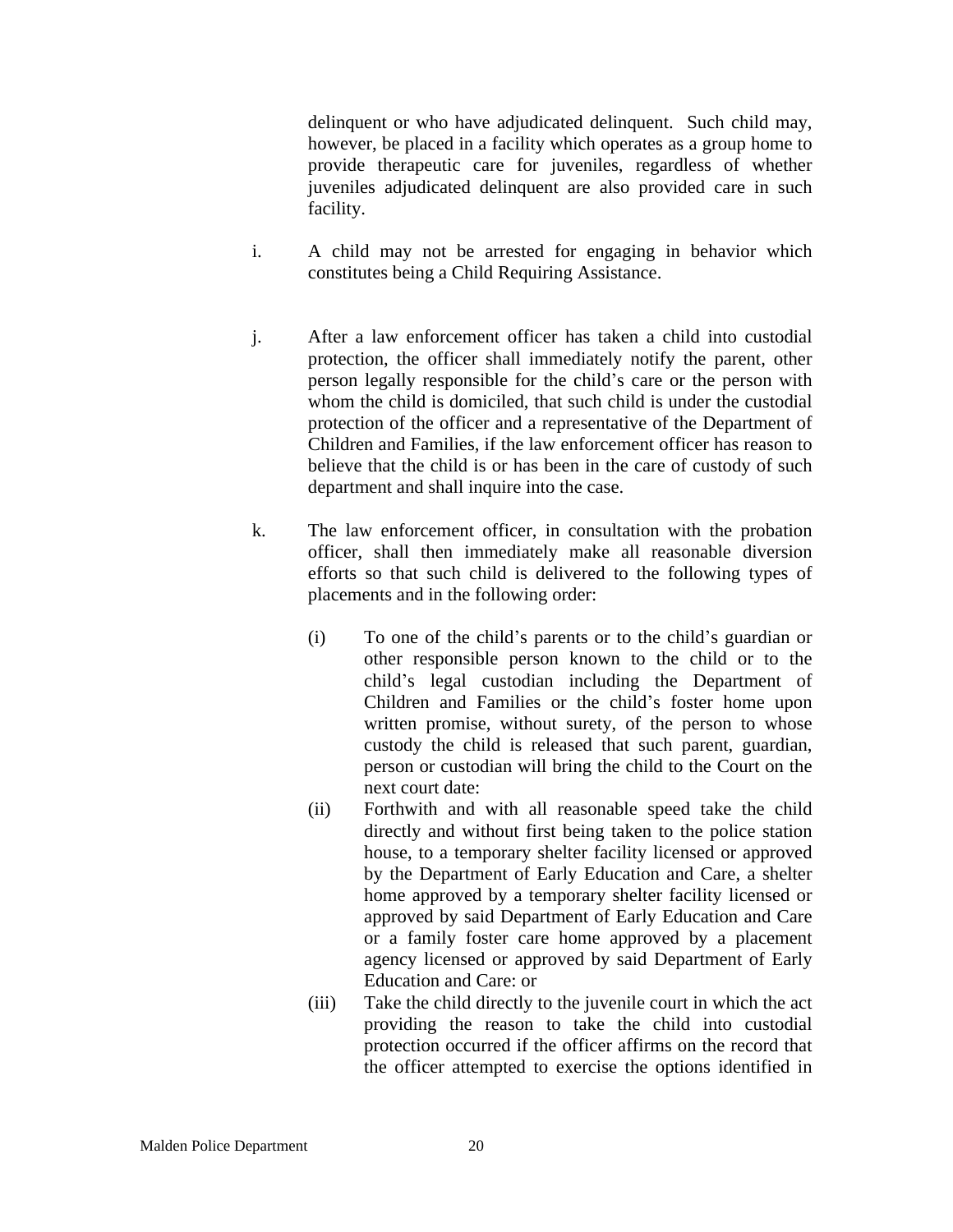clauses (i) and (ii), was unable to exercise these options and the reasons for such inability.

Notwithstanding the foregoing requirement for placement, any such child who is taken into custodial protection shall, if necessary, be taken to a medical facility for treatment or observation.

4. When juveniles are detained by the Malden Police Department the juvenile, parent or guardian shall be informed by the Officer-in-Charge about the department's juvenile procedures regarding custody and release to a parent or guardian. The officer will also inform the juvenile/parent/guardian about juvenile justice system procedures regarding transportation to another facility, or court procedures as applicable. **44.2.3 a**

### **I. Custodial Interrogation of Minors**

- 1. For a general review of the standards and procedures to be followed when conducting custodial interrogation see the departmental policy and procedure on [Interrogating](C:\\Users\\bkyes\\AppData\\Local\\Microsoft\\Windows\\Temporary Internet Files\\Content.Outlook\\PSMILQRU\\1.13 Interrogating Suspects & Arrestees.DOC) Suspect[s](C:\\Users\\bkyes\\AppData\\Local\\Microsoft\\Windows\\Temporary Internet Files\\Content.Outlook\\PSMILQRU\\1.13 Interrogating Suspects & Arrestees.DOC) and [Arrestees](C:\\Users\\bkyes\\AppData\\Local\\Microsoft\\Windows\\Temporary Internet Files\\Content.Outlook\\PSMILQRU\\1.13 Interrogating Suspects & Arrestees.DOC)*.* It should be remembered that the Miranda Rules apply to juveniles.
- 2. In addition, the police must also follow the special rules that apply to the interrogation of juveniles. **44.2.2 c**
	- a. "**INTERESTED ADULT RULE"**: In order to obtain a knowing and intelligent waiver by a juvenile, in most cases a parent or interested adult must be present, understand the warnings and have a meaningful opportunity to consult with the juvenile. Before initiating an interrogation, the juvenile's parent, legal guardian, or other interested adult (including an attorney) should be present.<sup>16</sup> **44.2.3 b**
		- i. UNDER AGE FOURTEEN: No waiver of rights by a juvenile who is 12 years of age or older and under age fourteen will be valid if an interested adult is not present, understands the warnings and has a meaningful opportunity to consult with the juvenile.<sup>17</sup>
		- ii. FOURTEEN YEARS OR OLDER: For juveniles who are at least fourteen but under age eighteen, there should ordinarily be a meaningful opportunity to consult with a parent or interested adult. If there are valid, substantial reasons why an interested adult is not present, officers should ensure, before interrogating the juvenile, that [s]he understands the Miranda warnings and the consequences of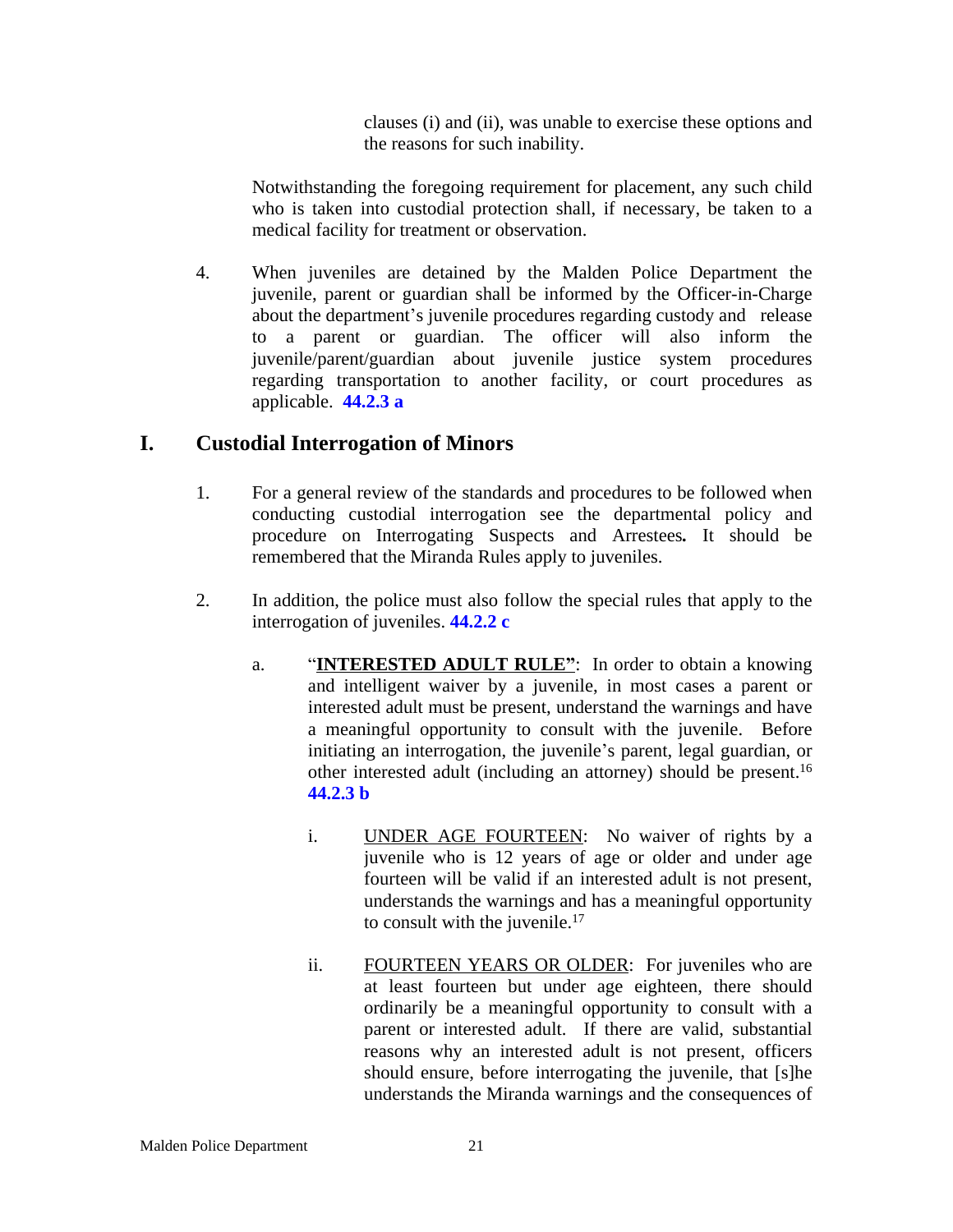waiving them and that any waiver of his/her rights is made intelligently, knowingly and voluntarily. A valid waiver will not occur unless the circumstance "demonstrates a high degree of intelligence, experience, knowledge or sophistication on the part of the juvenile".<sup>18</sup>

- b. INTERESTED ADULT EXPLAINED: An interested adult is, most often, a parent of the juvenile. When the parent is unavailable, another interested adult may be called upon, such as, depending on the circumstances, a legal guardian, an adult brother or sister, grandparent, or other adult relative or an attorney.
	- i. A person would not qualify as an interested adult if the adult:
		- [a] Lacks the capacity to appreciate the juvenile's situation (e.g., is intoxicated);
		- [b] Appears to be actually antagonistic to the juvenile; or
		- [c] Is required to report the juvenile's offenses to authorities (e.g., an employee of the Department of Youth Services, or a school official in the case of a weapons violation on school grounds).<sup>19</sup>
- c. OPPORTUNITY TO CONSULT: The interrogating officer should explain to the adult that the two of them will be left alone to provide them an opportunity to discuss the juvenile's rights. Then the adult and juvenile must be provided an actual opportunity to discuss the juvenile's rights and the consequences of the waiver.

### 3*.* **Interrogation 44.2.3**

- a. Prior to conducting a custodial interrogation of a juvenile, the interrogating officer shall be particularly careful to read each Miranda right distinctly, clearly and in a manner designed to ensure that the juvenile (and any adult present on his/her behalf) follows the words being spoken and comprehends their meaning.
- b. Preferably, a written card containing the Miranda warnings should be used. This card should be handed to the juvenile (and any adult present on his/her behalf) so that the juvenile can read it slowly and re-read it if necessary.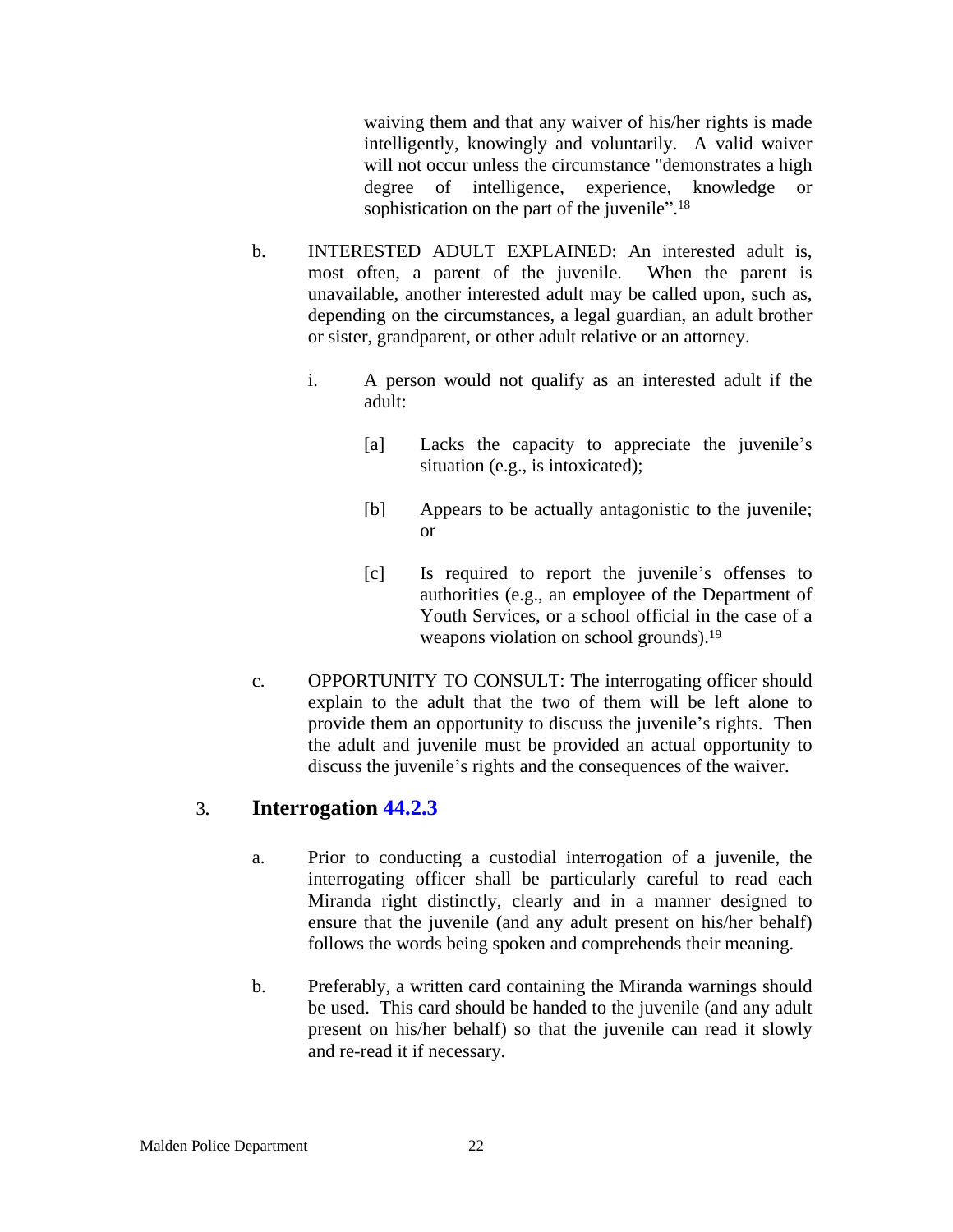- c. When an adult acting on behalf of the juvenile is present, the officer shall read the Miranda warnings to the adult.
- d. Some inquiries shall be made of the juvenile (and any adult present on his/her behalf) as to the juvenile's age, most recent level of schooling and education, whether [s]he has any reading disabilities or mental or emotional conditions and whether [s]he understands the words contained in each Miranda warning.
- e. **UNDER FOURTEEN**: If the juvenile being interrogated is twelve years of age or older and under the age of fourteen, he/she must be given an opportunity to have an actual consultation with an interested adult to discuss the Miranda warnings.<sup>20</sup>
- f. AGE 14 TO 18: If the juvenile is over the age of fourteen and an interested adult is present, the adult shall be given an opportunity to have a meaningful consultation with the juvenile.<sup>21</sup>
- 4. Officers shall ensure that the interrogation is not unduly coercive, particularly when an interested adult is not present. **44.2.3 b**
	- a. The duration of each interrogation session should be limited and frequent breaks taken.
	- b. Absent extraordinary circumstances, only two officers shall be present at the interrogation.

NOTE: Massachusetts courts have not ruled on how long the interrogation session of a juvenile may continue before it becomes unduly coercive. Whether an interrogation is unduly coercive such that a valid wavier of rights cannot be made, is a facts and circumstances inquiry and will be dependent on the age, intelligence and sophistication of the juvenile, as well as the circumstances of the interrogation.<sup>22</sup>

5. REPORTS: Included in the arrest record will be the time in which each period of interrogation was commenced and completed, the officers present and the names of parents or responsible adults on hand.

### **J. Abused or Neglected Children 44.2.2 b**

1. A police officer who, in his/her professional capacity, has reasonable cause to believe a child under age 18 is suffering serious physical or emotional injury or death from abuse or neglect, including sexual abuse or malnutrition, shall immediately report such condition to the Department of Children and Family Services (DCF) by oral communication, followed by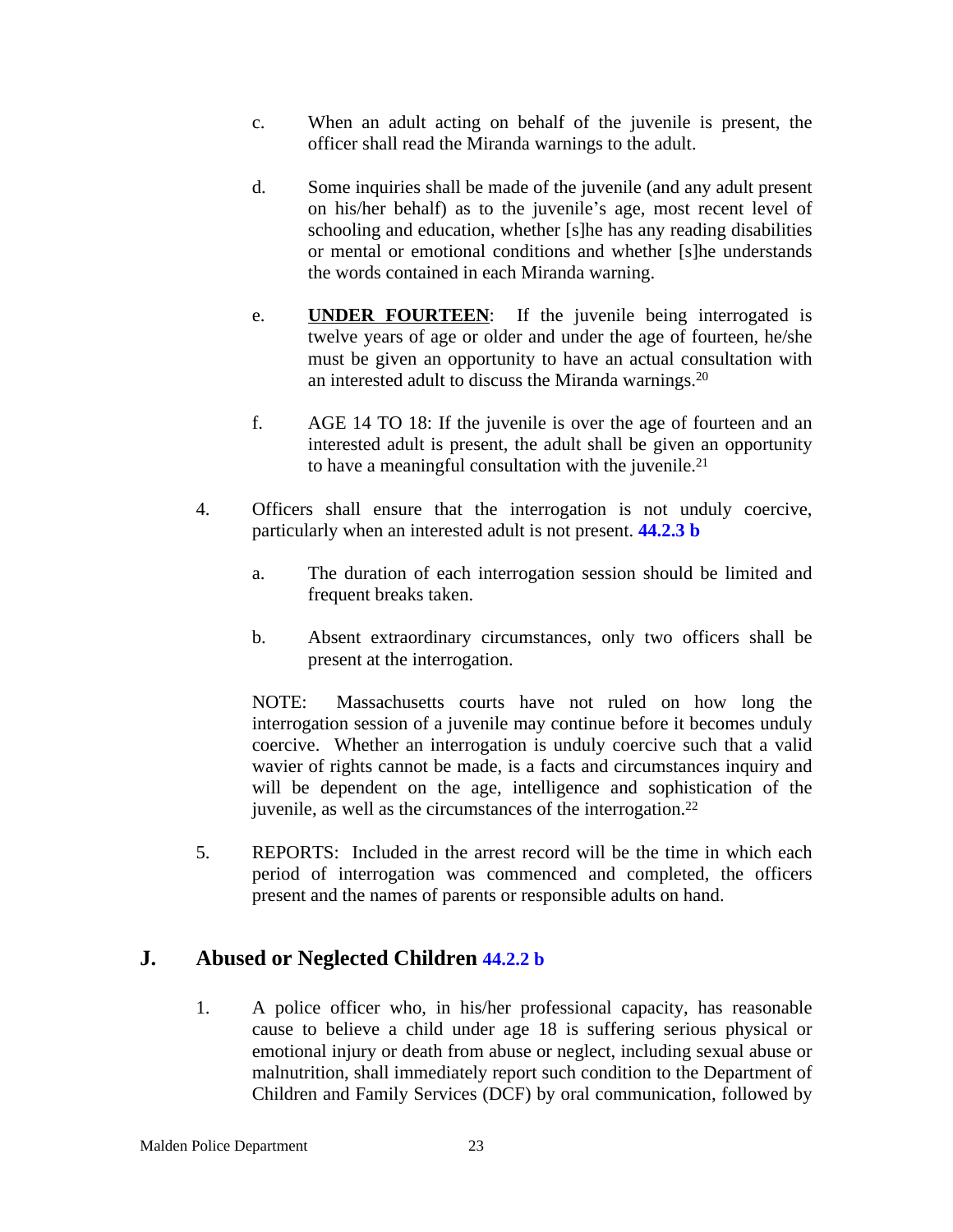a written report within 48 hours of the oral communication.<sup>23</sup> Said report shall contain the following information:

- a. The names and addresses of the child and parents or other person responsible for the child's care, if known;
- b. The child's age;
- c. The child's sex;
- d. The nature and extent of the child's injuries, abuse, maltreatment or neglect;
- e. The circumstances under which the officer first became aware of the child's condition;
- f. The action taken, if any, to treat, shelter or otherwise assist the child;
- g. The name of the officer making the report;
- h. Any other information which the officer believes may be helpful in establishing the cause of the injuries; and
- i. The identity, if known, of the person or persons responsible for such injuries.
- 2. Juveniles may be taken into custody in situations where the officer believes that the life or health of the child is in immediate danger. In such cases, the Department of Children and Family Services (DCF) shall be immediately contacted and requested to respond to the scene to take custody of the juvenile.<sup>24</sup> If DCF does not respond to the scene in a reasonable amount of time, the juvenile may be transported to the station to await DCF.
- 3. In serious cases of child neglect or abuse, the officer may apply to an appropriate juvenile court to have custody of a child under eighteen taken away from the parents or other neglectful or abusing custodian and have custody transferred, on an emergency basis, to DCF or a licensed child care agency or individual.<sup>25</sup>

### **K. School Liaison and Youth Programs**

**1.** The Chief of Police may establish and/or maintain a school liaison program and appoint one or more officers to do the following: **44.2.4**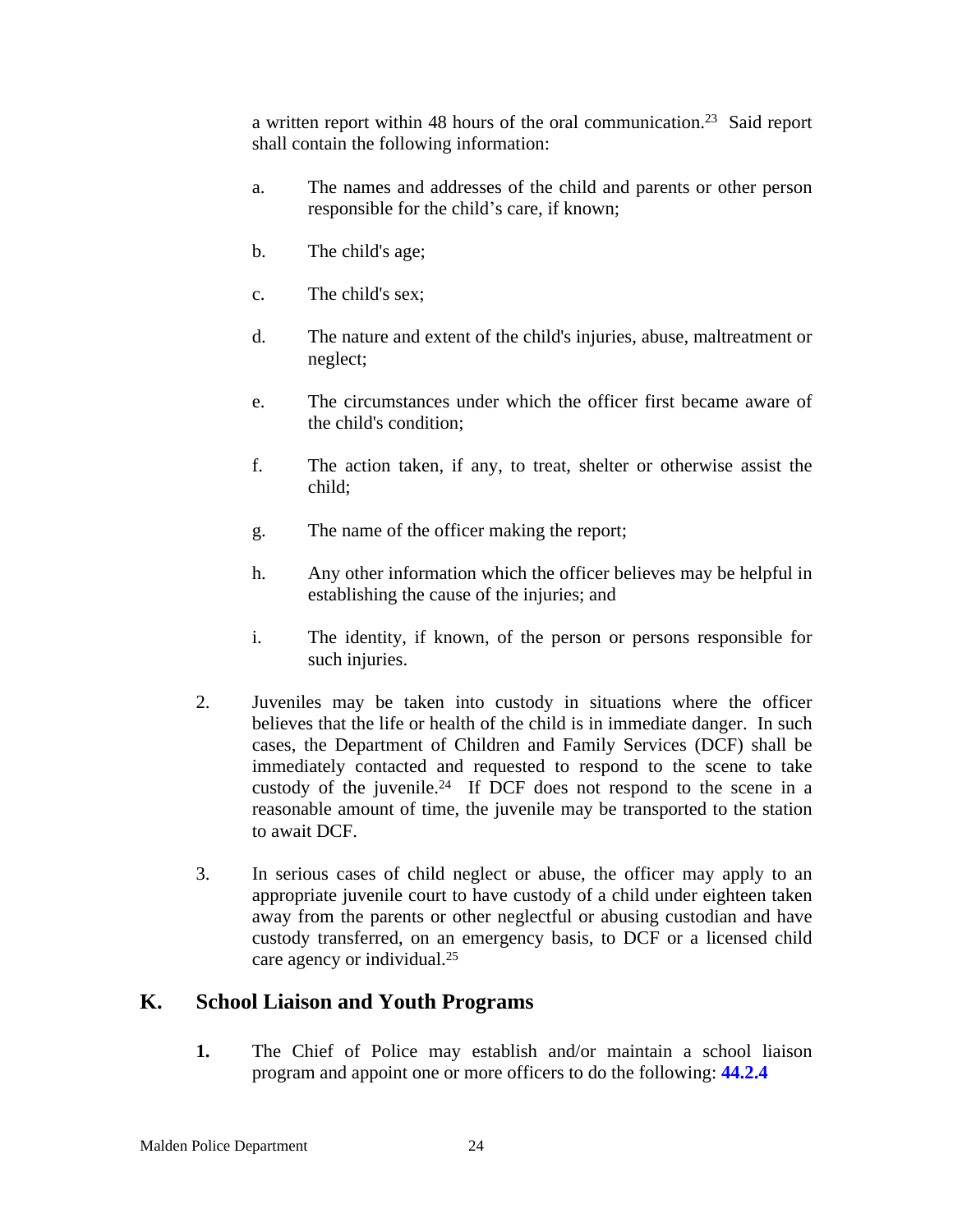- a. Act as a resource with respect to delinquency prevention; **41.1.1**
- b. Provide guidance on ethical issues in a classroom setting, as requested;
- c. Provide individual counseling and/or mentoring to students; and
- d. Explain to students the role of law enforcement in society.
- **2.** The Department encourages all departmental personnel, as good citizens, to participate on their off-duty time, in any community recreational programs for youth. Where a recreational program is needed but does not exist, officers should encourage citizens and community leaders to organize one. **42.2.5**

### **L. Record Keeping**

- 1. Officers who select noncustodial alternatives or engage in informal enforcement contacts with juveniles shall complete appropriate incident reports as required by this agency. These reports shall clearly identify the juveniles involved, the nature of the incident and the rationale for the officer's disposition.
- **3.** Juveniles taken into custody for criminal-type offenses shall be subject to the same reporting requirements as adults. Such records, including photographs and fingerprints, shall be clearly marked "Juvenile". Dissemination of juvenile records shall be consistent with existing MGL and Public Records Dissemination Guide. **82.1.2 a, b**

### **M. New State Statutes of Interest pertaining to Juveniles:**

#### **Chapter 138 Section 1:**

"*Alcohol-related incapacitation*", the condition of an intoxicated person who, by reason of the consumption of intoxicating liquor, is: (a) unconscious; (b) in need of medical attention; or (c) likely to suffer or cause physical harm or damage property.

#### **Chapter 138 Section 34E.**

(a) A person under 21 years of age who, in good faith, seeks medical assistance for someone experiencing alcohol-related incapacitation shall not be charged or prosecuted under sections 34, 34A or 34C if the evidence for the charge of purchase or possession of alcohol was gained as a result of seeking medical assistance.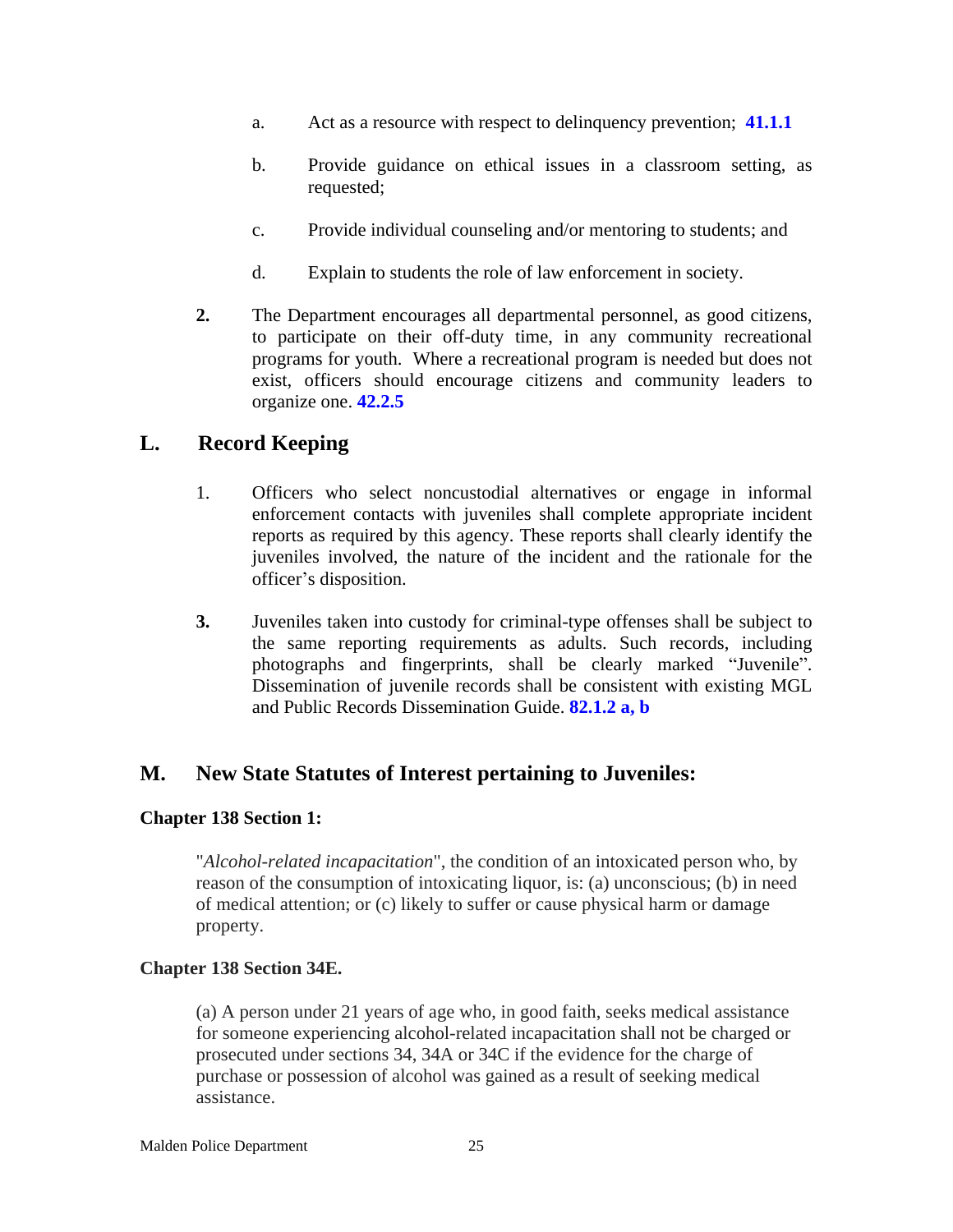(b) A person under 21 years of age who experiences alcohol-related incapacitation and is in need of medical assistance and, in good faith, seeks such medical assistance or is the subject of such a good faith request for medical assistance shall not be charged or prosecuted under sections 34, 34A or 34C if the evidence for the charge of purchase or possession of alcohol was gained as a result of seeking medical assistance.

#### **Chapter 272 Section 40:**

Whoever willfully interrupts or disturbs an assembly of people meeting for a lawful purpose shall be punished by imprisonment for not more than 1 month or by a fine of not more than \$50; provided, however, that an elementary or secondary student shall not be adjudged a delinquent child for an alleged violation of this section for such conduct within school buildings or on school grounds or in the course of school-related events.

#### **Chapter 272 Section 53:**

(b) Disorderly persons and disturbers of the peace shall, for a first offense, be punished by a fine of not more than \$150. For a second or subsequent offense, disorderly persons and disturbers of the peace shall be punished by imprisonment in a jail or house of correction for not more than 6 months or by a fine of not more than \$200 or by both such fine and imprisonment; provided, however, that an elementary or secondary school student shall not be adjudged a delinquent child for a violation of this subsection for such conduct within school buildings or on school grounds or in the course of school-related events.

#### **Endnotes:**

<sup>1</sup> M.G.L. c. 119, s. 52 M.G.L. c. 119, s. 52 28 CFR Part 31.303 (i) M.G.L. c. 119, s. 54 M.G.L. c. 119, s. 86 M.G.L. c. 119, s. 67(a) M.G.L. c. 119, s. 67(b) M.G.L. c. 119, s. 67(c) M.G.L. c. 119, s. 67(d) M.G.L. c. 263, s. 1A; *Com. v. Shipps,* 399 Mass. 820, 507 N.E.2d 671 (1987) Executive Order Number 339, Commonwealth of Massachusetts, Aug. 14, 1992; 28 CFR Part

31.303(f)(5)(iv)(H) M.G.L. c. 119, s. 68 M.G.L. c. 119, s. 67 M.G.L. c. 119, s. 67 M.G.L. c. 94C, s. 36

Malden Police Department 26